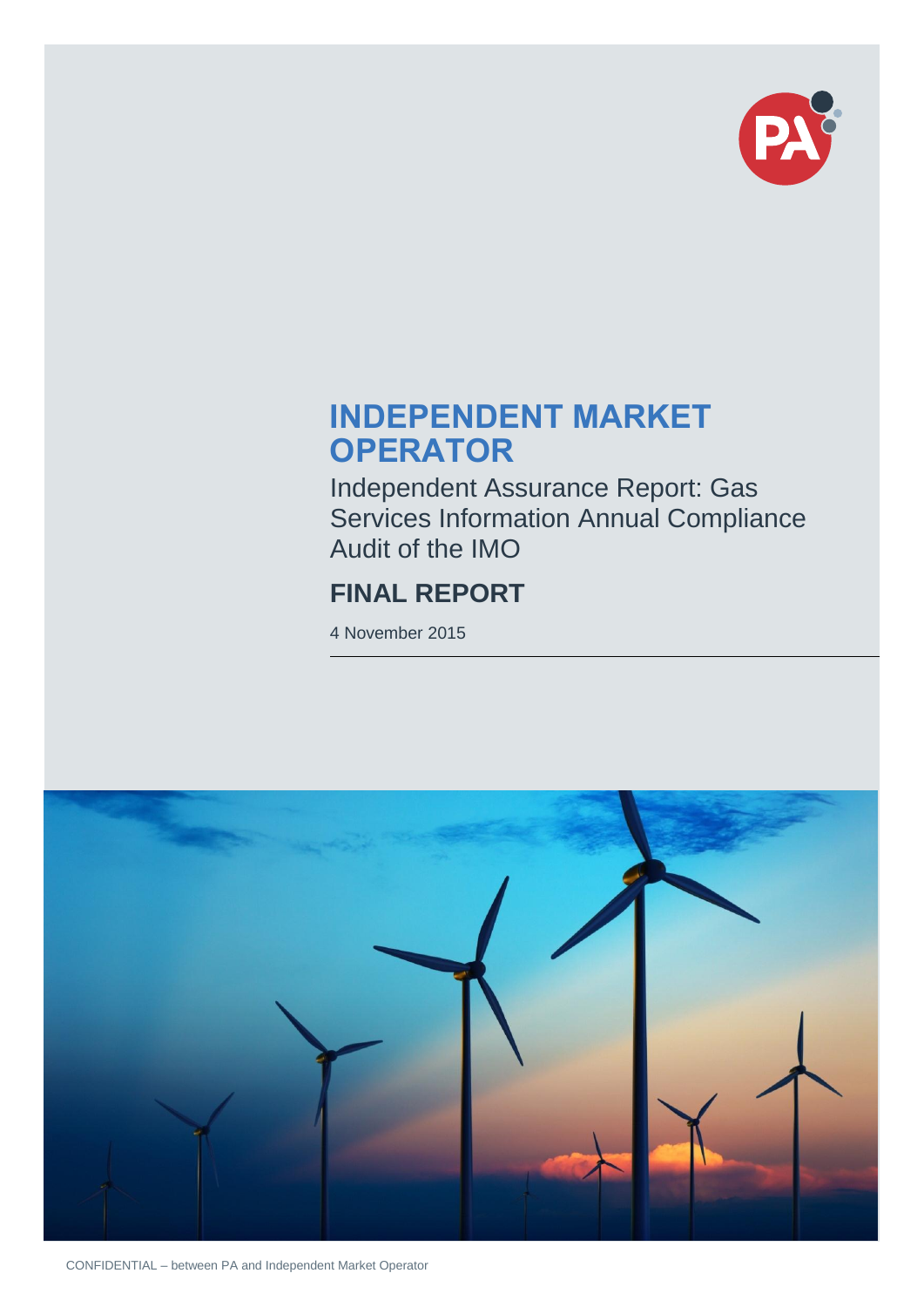#### **PA Regional Office:**

PA Consulting Group Level 13, 142 Lambton Quay PO Box 1659 Wellington 6011 New Zealand Tel: +64 4 499 9053 Fax: +64 4 473 1630 **www.paconsulting.com Version no:** FINAL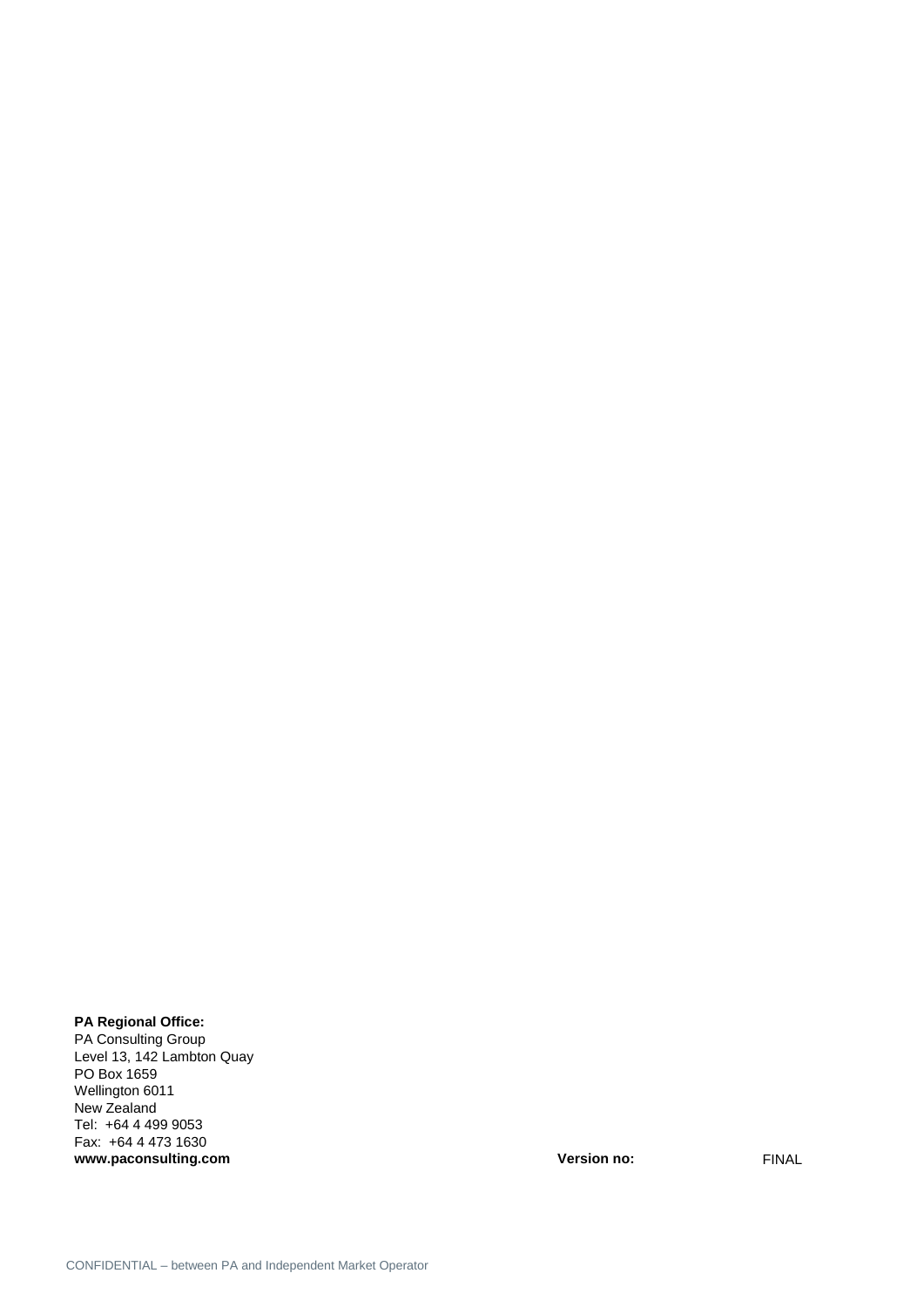## <span id="page-2-0"></span>**EXECUTIVE SUMMARY**

This independent assurance report sets out the results of the market audit conducted by PA Consulting Group (PA) of:

- The compliance of the IMO's internal procedures and business processes with the GSI Rules
- The IMO's compliance with the GSI Rules and GSI Procedures
- The compliance of the IMO's software systems for the GBB and GSI Fees calculations and software management processes with the GSI Rules and GSI **Procedures**

### <span id="page-2-1"></span>**Scope**

This market audit has been carried out under GSI Rule 174(2):

*The IMO must ensure that the audit covers such matters as the IMO considers appropriate, which must include:*

*(a) the compliance of the IMO's internal procedures and business processes with the Rules;*

*(b) the IMO's compliance with the Rules and Procedures; and*

*(c) the IMO's software systems for the GBB and the calculation of GSI Fees and processes for software management.*

This year's audit has taken the form of an "incremental" audit. This means that we have focussed on:

- IMO business processes and procedures where:
	- Rules in the GSI Rules are new or amended since last year's annual audit
	- Previous audits and our assessment of the IMO's documented procedures have indicated noncompliance risk
	- There have been substantive systems or resourcing changes
	- Our review of the IMO's Internal Procedures has indicated potential non-compliance risk (e.g. gaps or errors in procedural documentation).
- GSI Procedures or Internal Procedures that:
	- Are new or have been updated since last year's annual audit
	- Have been reviewed in previous audits as containing gaps or being non-compliant with the GSI Rules.

In essence, we have looked primarily at areas that have changed since last year's annual audit or areas, which in light of our previous audit findings, we have deemed to pose some non-compliance risk. We have not assessed in detail or commented on areas where the Internal or GSI Procedures and GSI Rules have not changed, and which previously have been found to comply with the GSI Rules.

## <span id="page-2-2"></span>Audit period

The period covered by the audit is 1 August 2014 to 31 July 2015.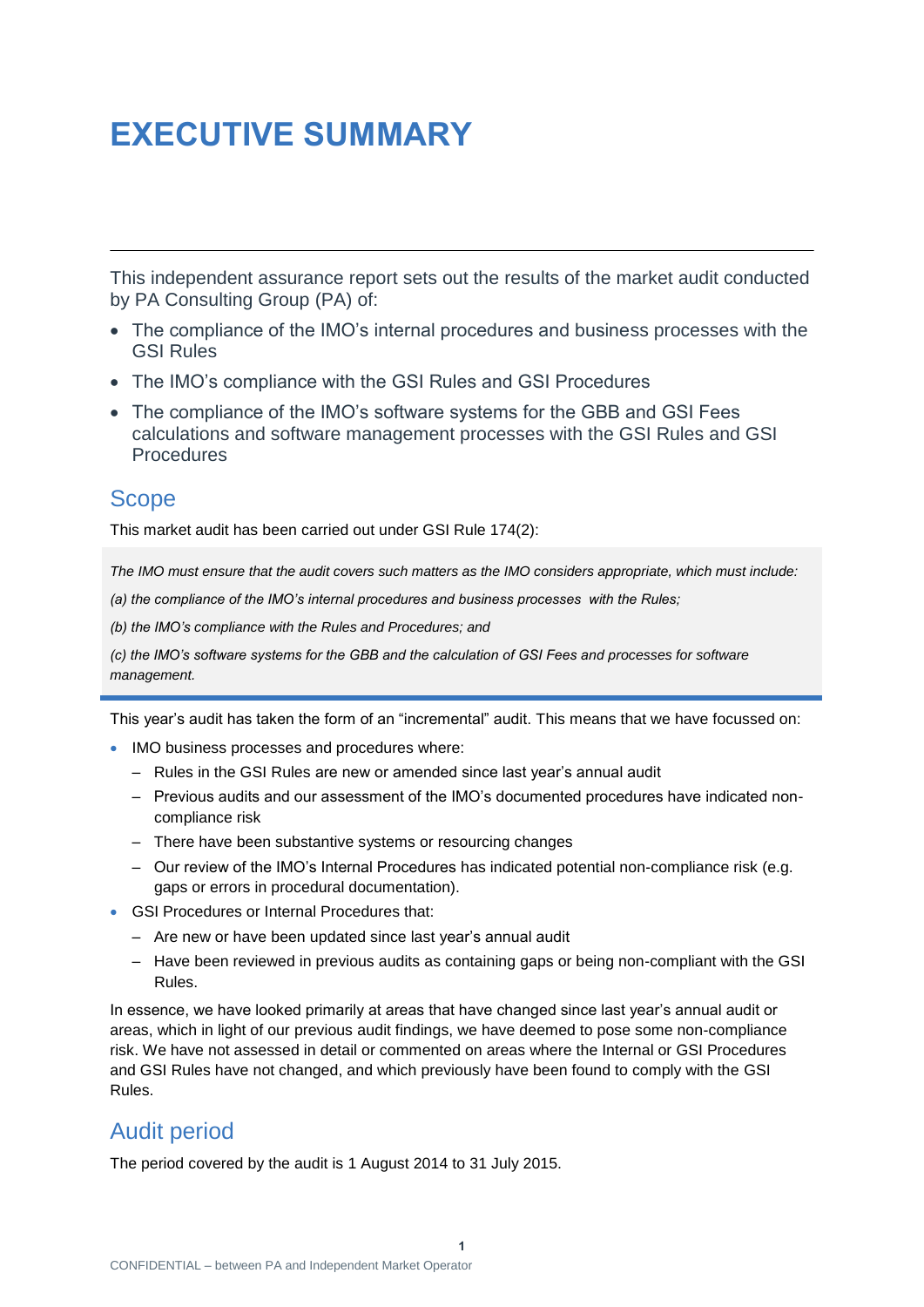## <span id="page-3-0"></span>Approach

Our audit has been conducted in accordance with Australian Auditing and Assurance Standards Board's '*Framework for Assurance Engagements*', ASAE 3000 '*Assurance Engagements Other than Audits and Reviews of Financial Information*'.

- We provide reasonable assurance under this standard with respect to our review of the compliance of IMO's:
	- Internal Procedures and GSI Procedures and
	- Software systems for the GBB and GSI Fees calculations

with the GSI Rules provides limited assurance under this standard.

- We provide limited assurance under this standard with respect to our review of:
	- The IMO's compliance
	- The compliance of the IMO's software management processes

with the GSI Rules and GSI Procedures.

Our approach is briefly described below:

- 1. To determine the compliance of IMO's procedures and operational compliance with GSI Rules and GSI Procedures (subrules 174(2)(a)&(b)) we have:
	- a. Undertaken a risk assessment to determine which business function areas we will focus on (where areas of risk were determined on an "incremental" basis as described above).
	- b. Reviewed internal procedures and GSI procedures that have changed during the Audit Period to ensure they still comply with the GSI Rules.
	- c. Sought evidence that IMO is performing those business functions so as to comply with the GSI Rules and GSI Procedures. To obtain this evidence we have performed a variety of audit procedures including sample-based compliance testing and business process walkthroughs.
- 2. To determine the compliance of IMO's software systems and software management processes with the GSI Rules and GSI Procedures (subrule 174(2)(c)) we have:
	- a. Examined documented processes and interviewed IMO staff and reviewed other pertinent information and documentation to compare these to operational practices to assess compliance with the GSI Rules and GSI Procedures.
	- b. Identified all rule and market system changes implemented since the last audit, and determined whether rule changes have been appropriately implemented in market systems, and whether all system changes have been certified as required by subrule 19(1) of the GSI Rules.

We performed one site visit in August 2015 over a period of two weeks.

### <span id="page-3-1"></span>Summary of non-compliance incidents

No material incidents of non-compliance were found to have occurred during the Audit Period. There were non-material breaches relating to subrule 85(c), as listed in the table below and described in the body of this report.

| <b>Type</b>                      | <b>Subrule</b> | <b>Issue</b>                                                | <b>Comments</b>                                                                                                         |
|----------------------------------|----------------|-------------------------------------------------------------|-------------------------------------------------------------------------------------------------------------------------|
| GSI Rules: Part 4,<br>Division 2 | 85(c)          | Incorrect publication of<br>Medium Term Capacity<br>Reports | • Multiple incidents<br>• Unlikely to have affected participant<br>decisions<br>• Fixed with release of GBB 1.4 Patch 1 |

#### <span id="page-3-2"></span>**Table 1: Incidents of non-compliance by the IMO**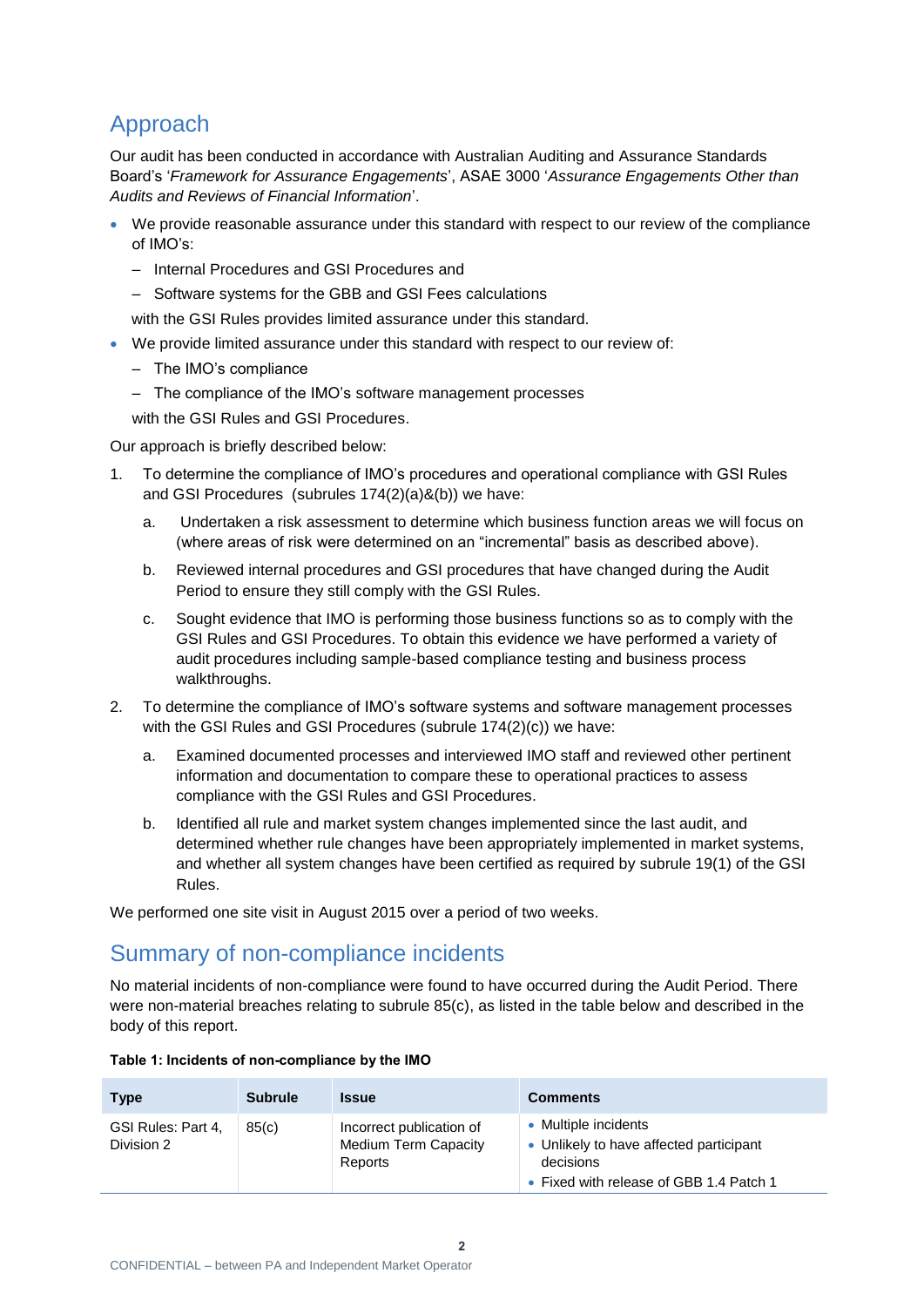The IMO has implemented a correction in respect of these incidents that removes potential for this issue to occur in the future.

#### <span id="page-4-0"></span>**Opinions**

Our opinions are as follows and are subject to the inherent limitations and qualifications set out in Section 1.3.2.

#### **Opinion on the compliance of the IMO's Procedures with the GSI Rules**

It is our opinion that the IMO's GSI Procedures and Internal Procedures comply with the GSI Rules in all material respects.

#### **Opinion on the IMO's compliance with the GSI Rules and GSI Procedures**

We have not observed anything that causes us to believe that the IMO has not been compliant with the GSI Rules and GSI Procedures during the Audit Period in all material respects. We have observed incidents involving non-material non-compliance by the IMO with subrule 85(c) as described in the body of this report.

#### **Opinion on the compliance of the IMO's software management processes with the GSI Rules and GSI Procedures**

We have not observed anything that causes us to believe that the IMO's processes for software management are not compliant with the GSI Rules, in all material respects.

#### **Opinion on the compliance of software systems for the GBB and GSI Fees calculations with the GSI Rules and GSI Procedures**

It is our opinion that the software used by the IMO in the operation of the GBB, and in the calculation of GSI Fees, is compliant with the GSI Rules, in all material respects.

#### **PA Consulting Group**

Flut

Stephen James Thornton Member of PA's Management Group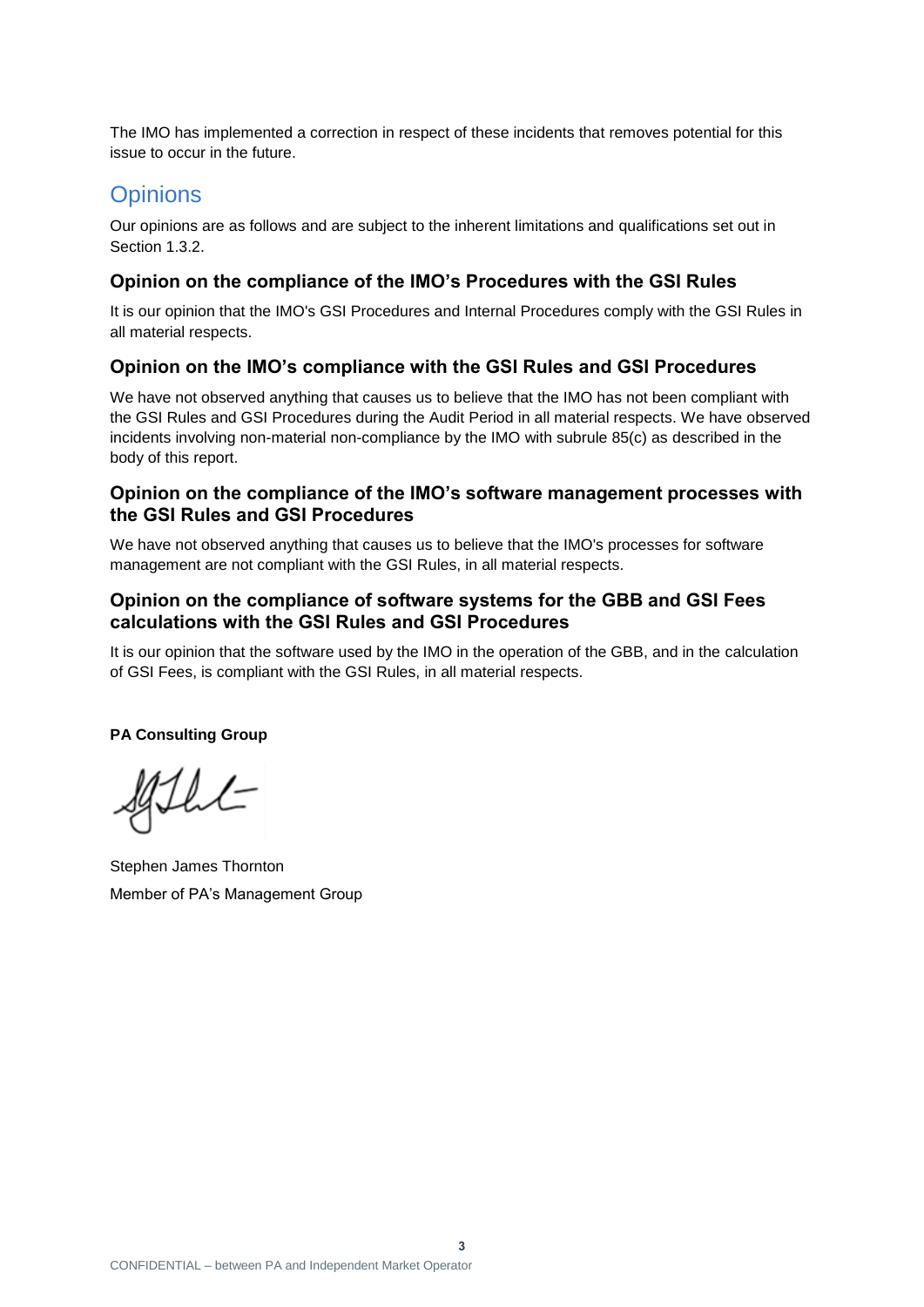## **CONTENTS**

|                         | <b>EXECUTIVE SUMMARY</b>                               | 1              |
|-------------------------|--------------------------------------------------------|----------------|
| Scope                   |                                                        | 1              |
|                         | Audit period                                           | 1              |
|                         | Approach                                               | $\overline{2}$ |
|                         | Summary of non-compliance incidents                    | $\overline{2}$ |
|                         | Opinions                                               | 3              |
| 1                       | <b>INTRODUCTION</b>                                    | $\overline{7}$ |
| 1.1                     | Scope of the compliance audit                          | $\overline{7}$ |
| 1.2                     | Audit period                                           | $\overline{7}$ |
| 1.3                     | Market audit process                                   | $\overline{7}$ |
| 1.4                     | Structure of this report                               | 10             |
| 1.5                     | Acknowledgements                                       | 10             |
| $\overline{\mathbf{2}}$ | <b>PART 1: INTRODUCTORY AND ADMINISTRATIVE MATTERS</b> | 11             |
| 2.1                     | Compliance of Procedures with Part 1 of the GSI Rules  | 11             |
| 2.2                     | Compliance with Part 1 of the GSI Rules                | 11             |
| 3                       | <b>PART 2: REGISTRATION</b>                            | 12             |
| 3.1                     | Compliance of Procedures with Part 2 of the GSI Rules  | 12             |
| 3.2                     | Compliance with Part 2 of the GSI Rules                | 12             |
| 3.3                     | Details of procedure changes and non-compliance        | 13             |
| 4                       | <b>PART 3: PROVISION OF INFORMATION FOR GBB</b>        | 14             |
| 4.1                     | Compliance of Procedures with Part 3 of the GSI Rules  | 14             |
| 4.2                     | Compliance with Part 3 of the GSI Rules                | 14             |
| 5                       | <b>PART 4: THE GAS BULLETIN BOARD</b>                  | 15             |
| 5.1                     | Compliance of Procedures with Part 4 of the GSI Rules  | 15             |
| 5.2                     | Compliance with Part 4 of the GSI Rules                | 15             |
| 6                       | <b>PART 5: THE EMERGENCY MANAGEMENT FACILITY</b>       | 16             |
| 6.1                     | Compliance of Procedures with Part 5 of the GSI Rules  | 16             |
| 6.2                     | Compliance with Part 5 of the GSI Rules                | 16             |
| $\overline{7}$          | <b>PART 6: THE GAS STATEMENT OF OPPORTUNITIES</b>      | 17             |
| 7.1                     | Compliance of Procedures with Part 6 of the GSI Rules  | 17             |
| 7.2                     | Compliance with Part 6 of the GSI Rules                | 17             |
|                         |                                                        |                |

#### **8 [PART 7: BUDGET AND](#page-19-0) FEES 18**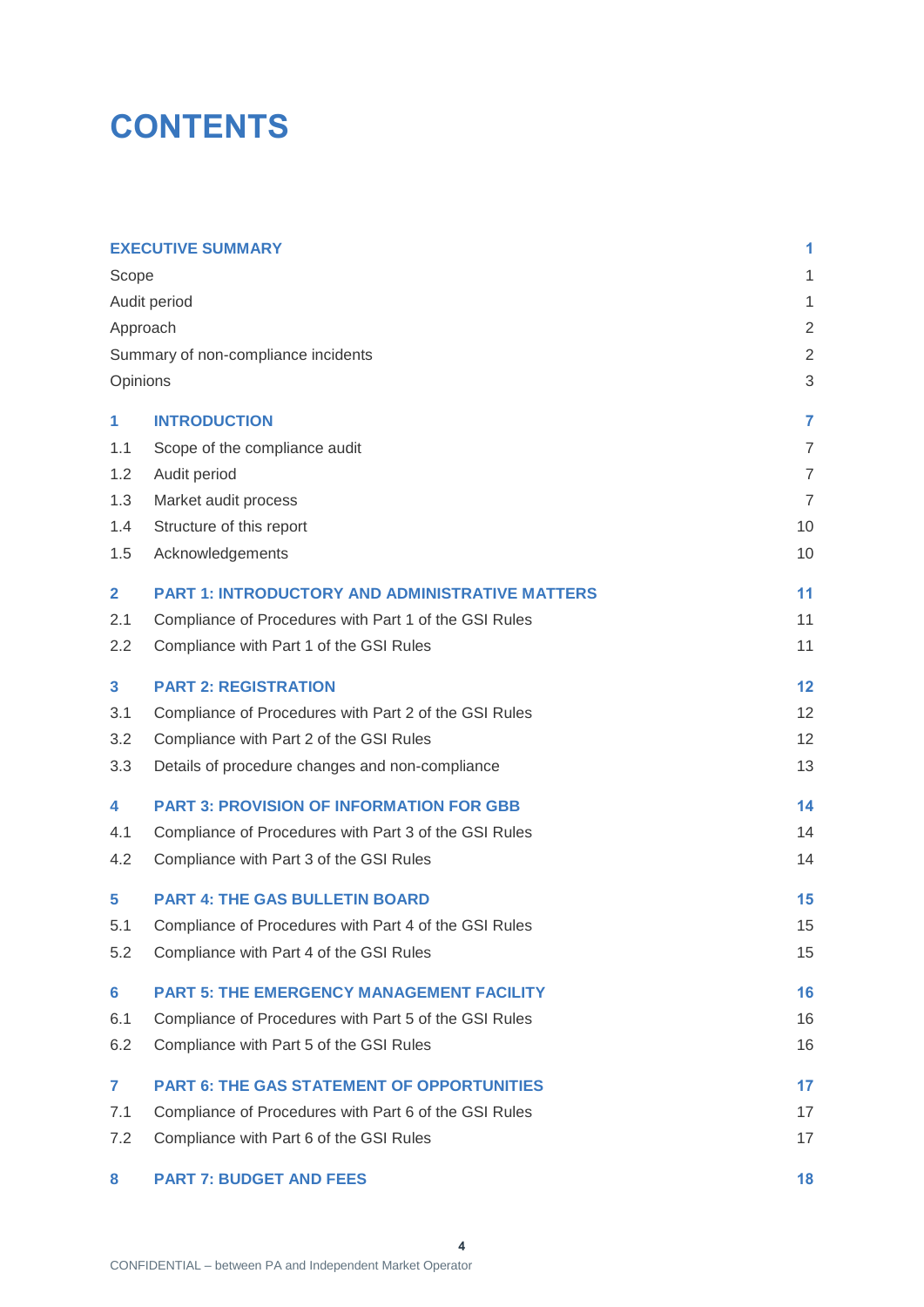| 8.1             | Compliance of Procedures with Part 7 of the GSI Rules     | 18 |
|-----------------|-----------------------------------------------------------|----|
| 8.2             | Compliance with Part 7 of the GSI Rules                   | 18 |
| 8.3             | Details of procedure changes and non-compliance           | 19 |
| $9^{\circ}$     | <b>PART 8: RULE CHANGES</b>                               | 20 |
| 9.1             | Compliance of Procedures with Part 8 of the GSI Rules     | 20 |
| 9.2             | Compliance with Part 8 of the GSI Rules                   | 20 |
| 10 <sup>1</sup> | <b>PART 9: GSI PROCEDURES</b>                             | 21 |
| 10.1            | Compliance of Procedures with Part 9 of the GSI Rules     | 21 |
| 10.2            | Compliance with Part 9 of the GSI Rules                   | 21 |
| 11              | <b>PART 10: COMPLIANCE AND ENFORCEMENT</b>                | 22 |
| 11.1            | Compliance of Procedures with Part 10 of the GSI Rules    | 22 |
| 11.2            | Compliance with Part 10 of the GSI Rules                  | 22 |
| 12 <sup>2</sup> | <b>SCHEDULE 3: TRANSITIONAL RULES</b>                     | 23 |
| 12.1            | Compliance of Procedures with Schedule 3 of the GSI Rules | 23 |
| 12.2            | Compliance with Schedule 3 of the GSI Rules               | 23 |
| 13              | <b>GSI SYSTEMS AND SOFTWARE</b>                           | 24 |
| 13.1            | Software certification                                    | 24 |
| 13.2            | Software management                                       | 26 |
| A               | <b>RULE CHANGES SINCE THE LAST MARKET AUDIT</b>           | 27 |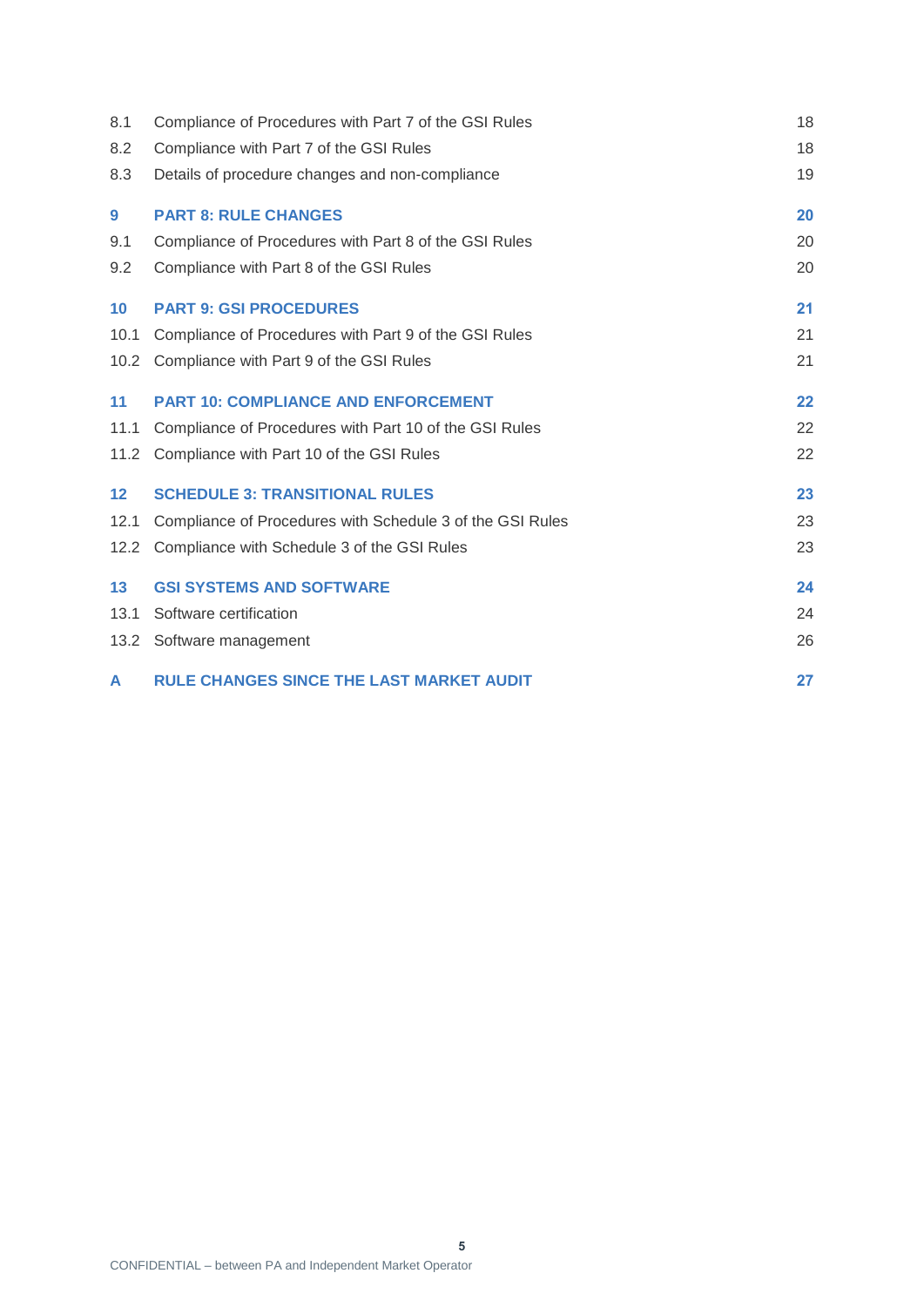## **TABLES**

## TABLES

| Table 1: Incidents of non-compliance by the IMO                                | 2  |
|--------------------------------------------------------------------------------|----|
| Table 2: Rule amendments to Part 2                                             | 12 |
| Table 3: Relationship between Rule changes to Part 2 and IMO procedure updates | 13 |
| Table 4: Rule amendments to Part 7                                             | 18 |
| Table 5: Relationship between Rule changes to Part 7 and IMO procedure updates | 19 |
| Table 6: Previous production software changes                                  | 25 |
| Table 7: Changes to GBB systems in the Audit Period                            | 25 |
| Table 8: GSI Rule changes 1 August 2014 - 31 July 2015                         | 27 |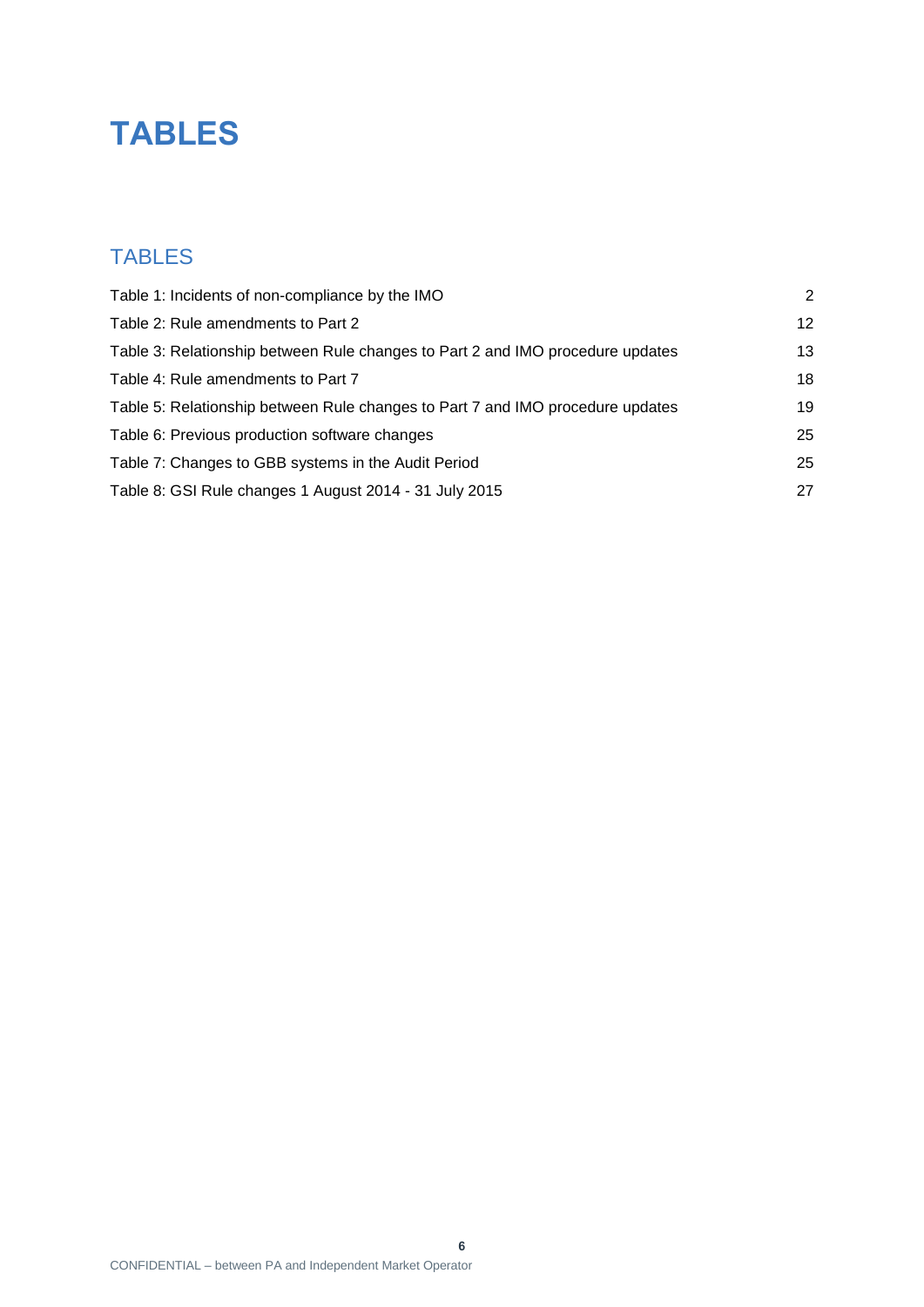# <span id="page-8-0"></span>**1 INTRODUCTION**

This independent assurance report sets out the results of the market audit conducted by PA Consulting Group (PA) of:

- The compliance of the IMO's internal procedures and business processes with the GSI Rules
- The IMO's compliance with the GSI Rules and GSI Procedures
- The compliance of the IMO's software systems for the GBB and GSI Fees calculations and software management processes with the GSI Rules and GSI Procedures

## <span id="page-8-1"></span>1.1 Scope of the compliance audit

This compliance audit has been carried out under GSI Rule 174(2) which is set out below:

*The IMO must ensure that the audit covers such matters as the IMO considers appropriate, which must include:*

*(a) the compliance of the IMO's internal procedures and business processes with the Rules;*

*(b) the IMO's compliance with the Rules and Procedures; and*

*(c) the IMO's software systems for the GBB and the calculation of GSI Fees and processes for software management.*

This is the second compliance audit of the IMO's obligations under the GSI Rules. It covers the operation of the Gas Bulletin Board (GBB), the Emergency Management Facility (EMF), the Gas Statement of Opportunities (GSOO), and related systems and processes

## <span id="page-8-2"></span>1.2 Audit period

The period covered by the audit is 1 August 2014 to 31 July 2015.

### <span id="page-8-3"></span>1.3 Market audit process

#### **1.3.1 Audit approach**

We describe our approach to undertaking the audit under subrules  $174(2)(a)\&(b)$  and subrule 174(2)(c) separately below.

We performed one site visit in August 2015 over a period of two weeks.

#### **Compliance audit (subrules 174(2)(a)&(b)**

This year's audit has taken the form of an "incremental" audit. This means that we have focussed on:

- IMO business processes and procedures where:
	- Rules in the GSI Rules are new or amended since last year's annual audit
	- Previous audits and our assessment of the IMO's documented procedures have indicated noncompliance risk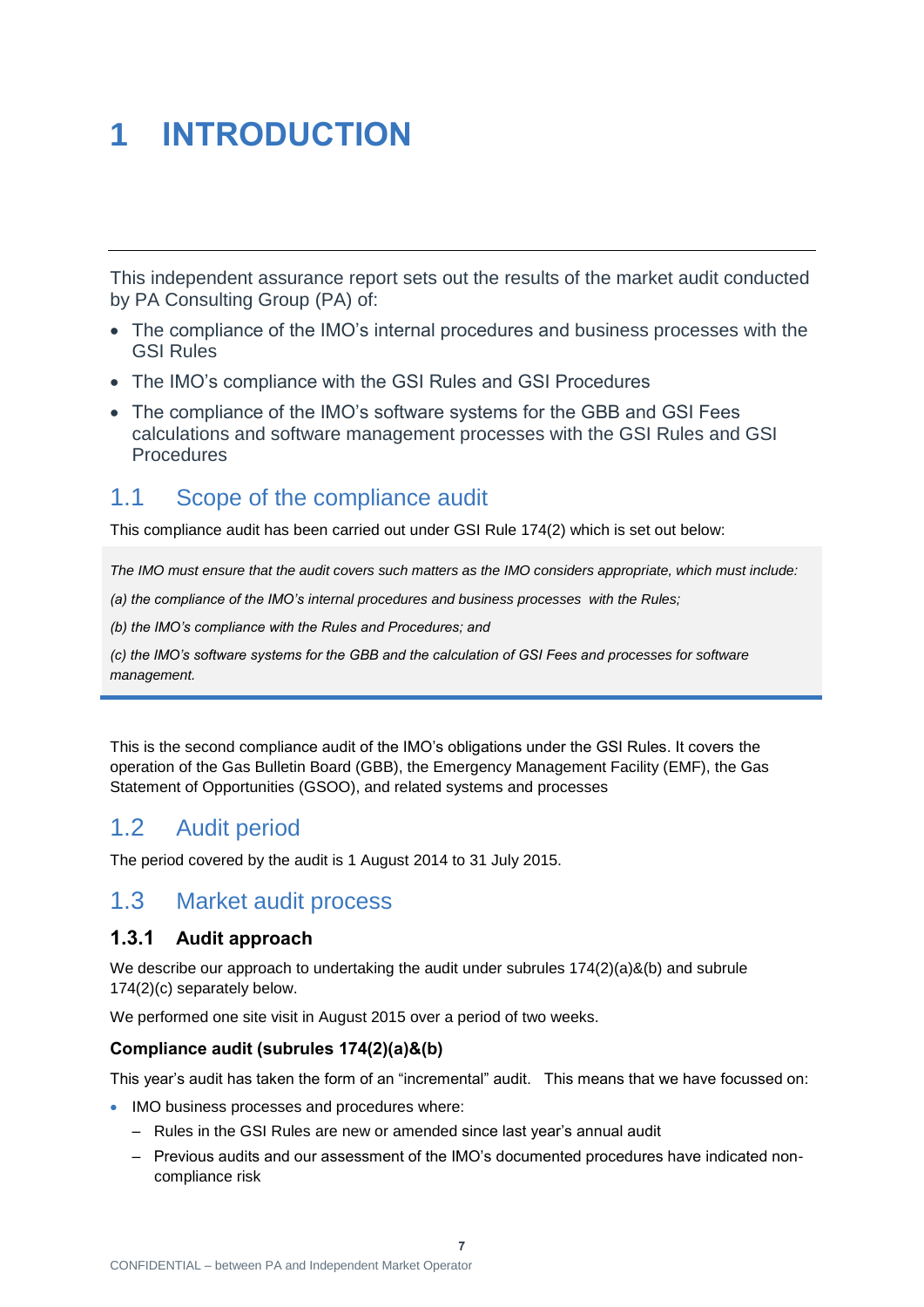- There have been substantive systems or resourcing changes
- Our review of the IMO's Internal Procedures has indicated potential non-compliance risk (e.g. gaps or errors in procedural documentation).
- GSI Procedures or Internal Procedures that:
	- Are new or have been updated since last year's annual audit
	- Have been reviewed in previous audits as containing gaps or being non-compliant with the GSI Rules.

In essence, we have looked primarily at areas that have changed since last year's annual audit or areas, which in light of our previous audit findings, we have deemed to pose some non-compliance risk. We have not assessed in detail or commented on areas where the Internal or GSI Procedures and GSI Rules have not changed, and which previously have been found to comply with the Market Rules.

In conducting the compliance audit (in accordance with GSI subrule  $174(2)(a)\&(b)$ ), PA has:

- 1. Ensured that it is up to date with its understanding of, the GSI Rules and GSI Procedures;
- 2. Identified new or amended obligations placed on the IMO by amendments to the by the GSI Rules and GSI Procedures that have come into force since the start of the audit period;
- 3. Mapped those obligations identified in step 2 to the applicable GSI Procedures and the IMO's Internal Procedures (as applicable);
- 4. Undertaken a risk assessment to determine which procedures and business function areas we will focus on. In practice this has meant:
	- a. Identifying IMO Internal Procedures and business functions that relate to areas of noncompliance identified in the previous audit
	- b. Identifying IMO business functions that we deem to be subject to high compliance risk (as a result of discussions with IMO staff or as a result of audit procedures that we have conducted).
- 5. Reviewed internal procedures and GSI procedures that have changed during the Audit Period to ensure they still comply with the GSI Rules.
- 6. Sought evidence that IMO is performing those business functions so as to comply with the GSI Rules and GSI Procedures. To obtain this evidence we have performed a variety of audit procedures<sup>1</sup> including:
	- a. Reviewing the GSI Procedures and Internal Procedures identified in steps 2, 3, and 4 for compliance with the GSI Rules
	- b. Compliance testing of rules obligations based on our risk assessment. This involves requesting data, information and meetings (e.g. market data, reports, emails, system logs, system sighting requests, observing IMO staff perform rule mandated activities, etc.) to determine whether IMO has been operationally compliant with its obligations.
	- c. Business process walkthroughs and interviews with respect to selected business functions to:
		- i. IMO business processes are compliant with the GSI Rules, GSI Procedures and relevant Internal Procedures
		- ii. Assess whether IMO applies adequate controls to manage compliance risk.
- 7. Held discussions with IMO managers and staff to clarify issues identified.
- 8. Prepared a draft report setting out our findings followed by a final report.

l

 $1$  We performed one site visit in August 2015 over a period of two weeks.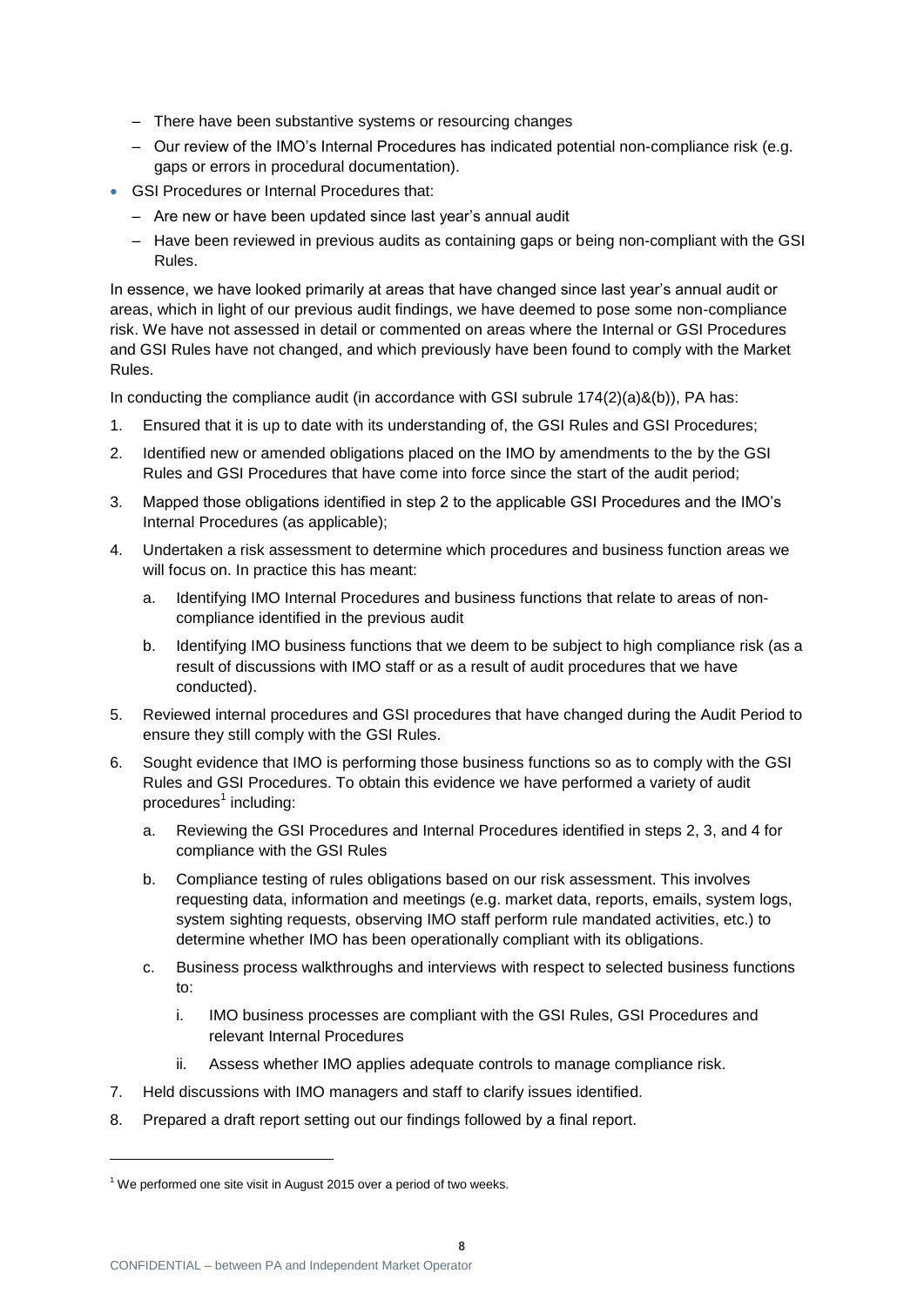#### **Market software and software management audit (subrule 174(2)(c))**

We have approached the audit of systems and software in two components, respectively examining:

- 1. The IMO's software management processes and controls; and
- 2. The software itself, including certification status and changes made to the software.

With respect to the software management processes and controls we have:

- Examined the documented processes for software management
- Compared them to actual operational practices through interviews with IMO staff
- Reviewed the compliance of operational practices with the GSI Rules.

With respect to the software changes, we have:

- Reviewed the certification status of each system
- Reviewed all rule changes commencing since the last audit
- Assessed whether a rule change requires a change to the systems
- Reviewed all system changes implemented during the Audit Period
- Assessed whether those changes have potential for material impact on the submission, calculation, or publication of information on the GBB
- Reviewed whether or not those changes have required certification under the GSI Rules.

#### **1.3.2 Auditing standard and level of assurance**

Our audit has been conducted in accordance with the Australian Auditing and Assurance Standards Board's '*Framework for Assurance Engagements*', ASAE 3000 '*Assurance Engagements Other than Audits and Reviews of Financial Information*'.

- We provide reasonable assurance under this standard with respect to our review of the compliance of IMO's:
	- Internal procedures and GSI Procedures and
	- Software systems for the GBB and GSI Fees calculations

with the GSI Rules provides limited assurance under this standard.

- We provide limited assurance under this standard with respect to our review of:
	- The IMO's compliance
	- The compliance of the IMO's software management processes

with the GSI Rules and GSI Procedures.

#### **1.3.3 Inherent limitations**

There are limitations to any external audit. Audits are not an absolute guarantee of the truth or reliability of agency information or the effectiveness of internal controls. They may not identify all matters of significance. This is because external audit techniques involve:

- Professional judgement as to "good industry and market operational practice";
- The use of sample testing;
- An assessment of the effectiveness of internal control structures; and
- An assessment of risk.

A compliance audit does not guarantee every procedure and action carried out by the IMO in the operation of the gas services, nor does it examine all evidence and every transaction. However, our audit methodology should identify errors or omissions significant enough to adversely affect the decisions of users of the audit report.

Our opinion in this report is therefore subject to the following caveats: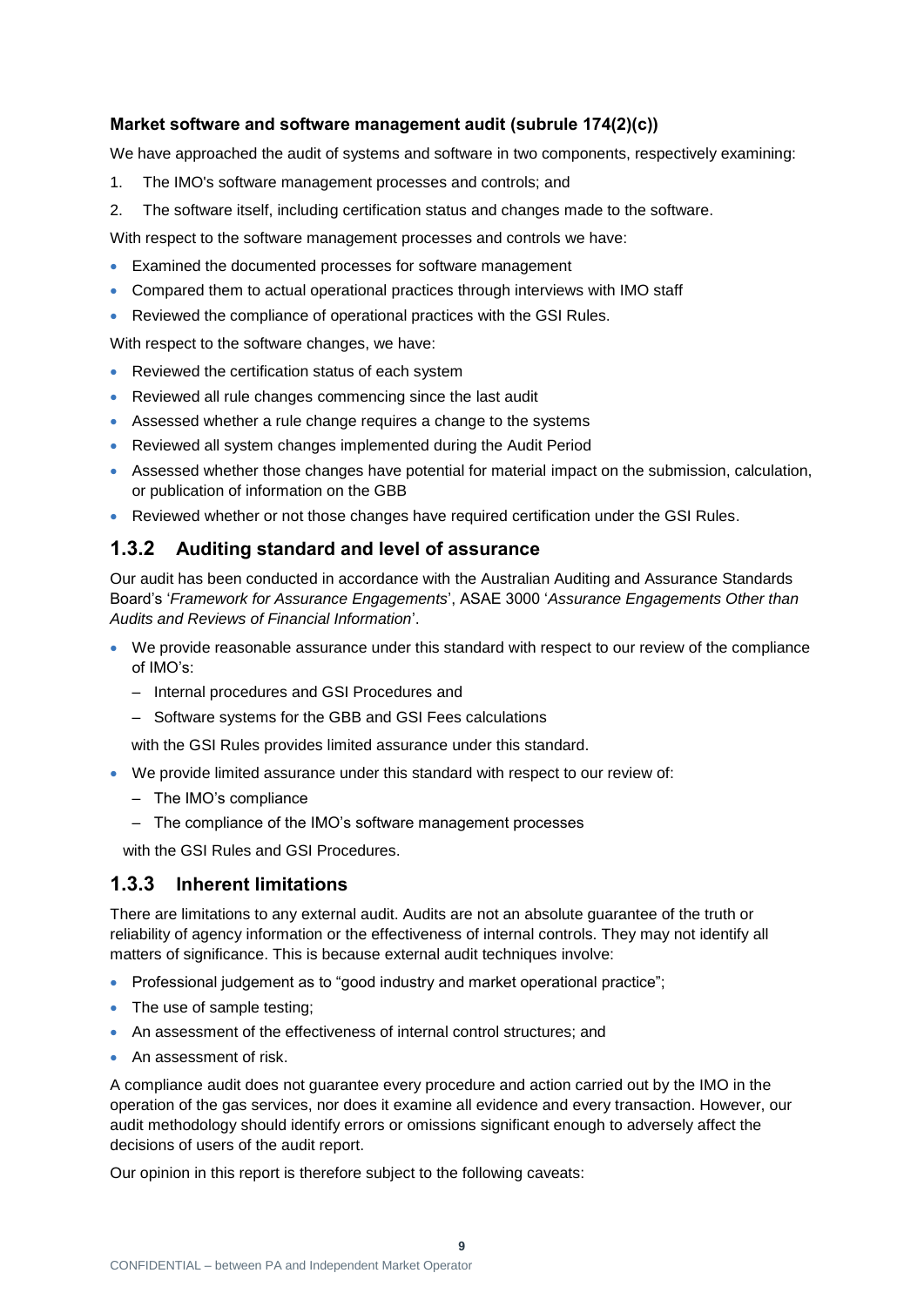- 1. Our audit procedures did not include assessing irregularities such as fraudulent or illegal activities. As such, our audit should not be relied upon to disclose such irregularities. However, in the event that we were to detect any fraudulent or illegal activity, we would report this to the IMO. No such findings have been made during this audit.
- 2. Our audit is not designed to detect all weaknesses in control procedures as it is not performed continuously throughout the audit period and is performed on a sample basis. Specifically, our business process reviews assessing the use of controls were undertaken after the end of the audit year. As such:
	- a. Although our findings are indicative of IMO's practices during the audit year, they do not constitute definitive evidence that IMO applied those controls during the audit year.
	- b. Projections of our findings to future periods carry the risk that:
		- iii. Controls may become inadequate over time due to changes in the GSI Rules or IMO's business processes, procedures and systems
		- iv. Degree of compliance with the control procedures we have reviewed deteriorate over time.
- 3. We have undertaken a cursory review of the governance of the IMO's internal procedures, and are satisfied that the change management process is robust. However, we have not tested the IMO's operational compliance against its procedure change management policies and have relied on the IMO's list of documented changes to internal procedures. Therefore, there is a very minor risk that unauthorised changes may have been made to internal procedures that we have not reviewed.

#### **1.3.4 Materiality**

Where non-compliant procedures or actions are identified, these are classified as being:

- Material, in that they do not comply with the GSI Rules and may affect decisions made by gas market participants or otherwise affect the financial position of one or more market gas participants, or
- Non-material, in that:
	- They do not comply with the wording of the GSI Rules but do comply with the intention of the GSI Rules, or
	- They do not comply with the GSI Rules but they are not likely to affect decisions made by gas market participants or otherwise affect the financial position of one or more gas market participants.

## <span id="page-11-0"></span>1.4 Structure of this report

The remainder of this report is structured as follows:

- Chapters 2 through 12 cover the IMO's compliance with each of the ten Parts of the GSI Rules, and Schedule 3.
- Chapter 13 covers the compliance of the GSI systems and the IMO's software management processes.
- Rule changes that have occurred since the last audit are set out in the Appendix.

## <span id="page-11-1"></span>1.5 Acknowledgements

PA would like to thank the managers and staff of the IMO who willingly provided information and shared in discussions with us while we carried out this annual compliance audit.

**10**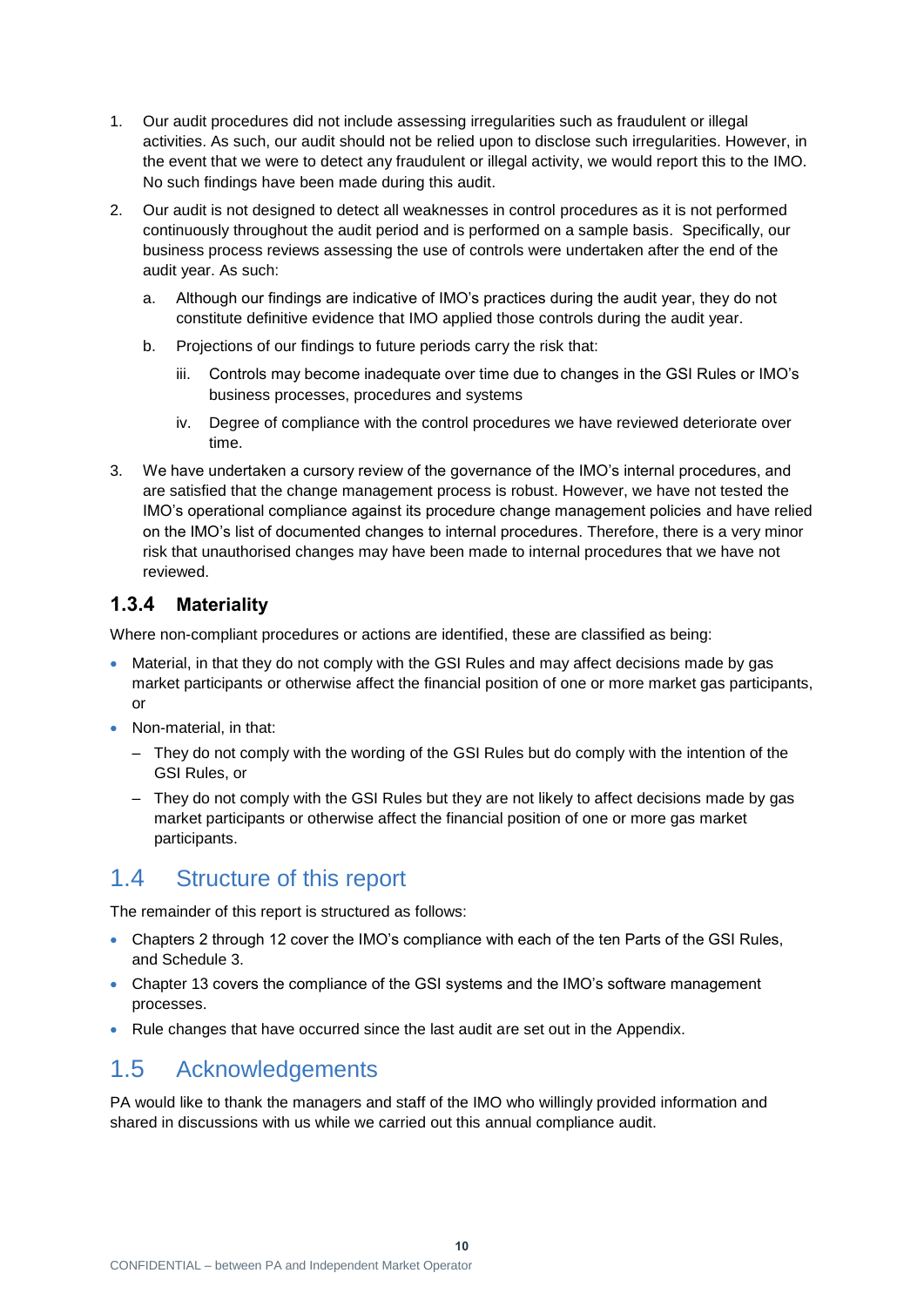## <span id="page-12-0"></span>**2 PART 1: INTRODUCTORY AND ADMINISTRATIVE MATTERS**

Part 1 of the GSI Rules sets out the Introduction to the GSI Rules and covers areas such as the objectives of the market, conventions and transitional arrangements.

## <span id="page-12-1"></span>2.1 Compliance of Procedures with Part 1 of the GSI Rules

#### **2.1.1 Rule changes**

There have been no amendments to Part 1 of the GSI Rules during the Audit Period.

#### **2.1.2 Procedures**

#### **GSI Procedures**

During the Audit Period, there have been no updates to GSI Procedures that relate to the IMO's obligations under Part 1 of the GSI Rules.

#### **Internal Procedures**

The following Internal Procedures relating to Part 1 have been updated during the Audit Period:

| ID    | Title                                            | <b>Updated</b>   |
|-------|--------------------------------------------------|------------------|
| 4.3.1 | Annual Review of Committee Composition           | <b>July 2015</b> |
| 4.3.2 | <b>Committees and Working Groups Secretariat</b> | <b>July 2015</b> |

#### **2.1.3 Opinion**

It is our opinion that the IMO's GSI Procedures and Internal Procedures comply with Part 1 of the GSI Rules.

## <span id="page-12-2"></span>2.2 Compliance with Part 1 of the GSI Rules

#### **2.2.1 Incidents**

We have not observed any incidents of non-compliance by the IMO associated with Part 1 of the GSI Rules.

#### **2.2.2 Opinion**

We have not observed anything that causes us to believe that the IMO has not complied with its obligations under Part 1 of the GSI Rules.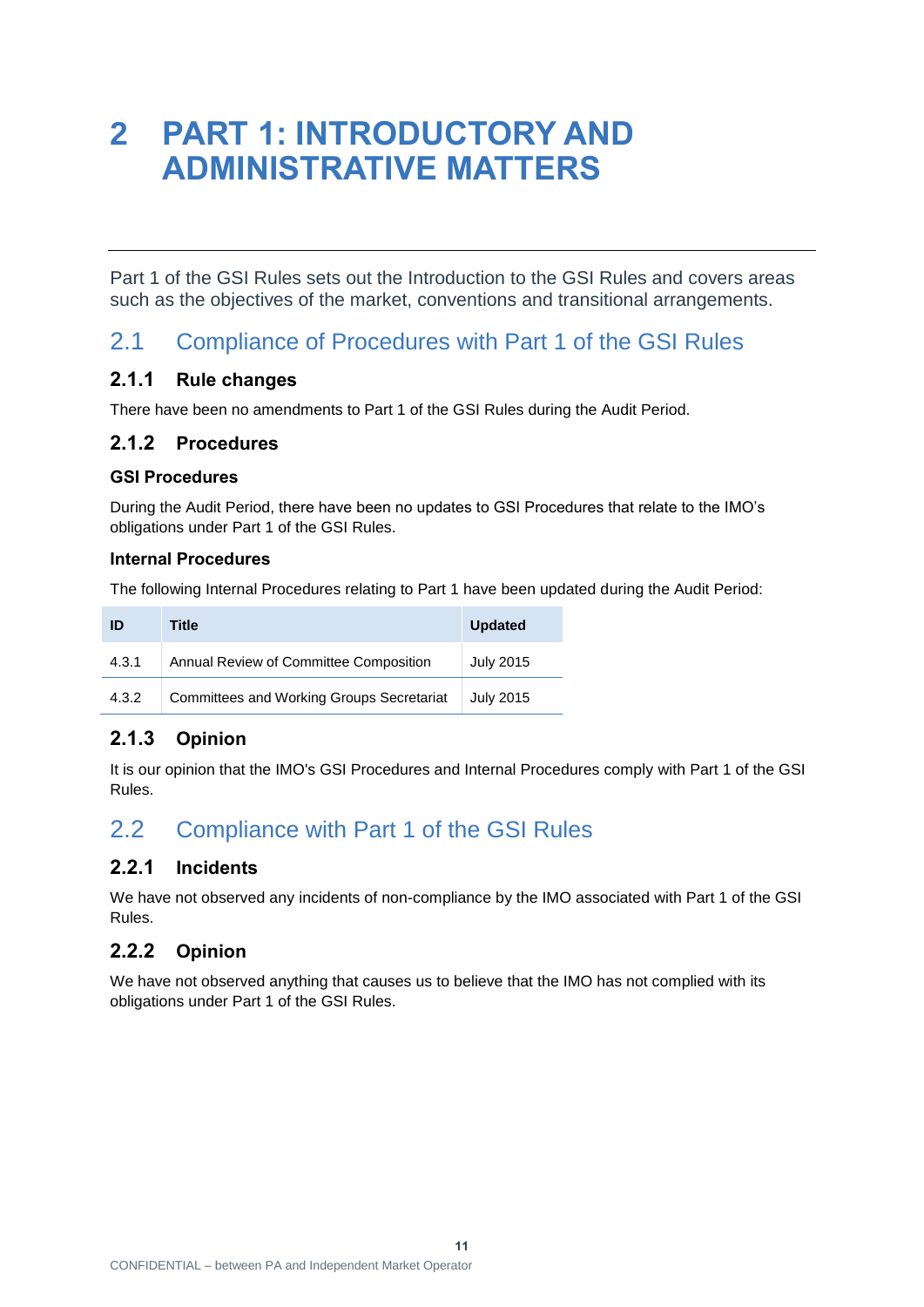## <span id="page-13-0"></span>**3 PART 2: REGISTRATION**

Part 2 of the GSI Rules covers the registration of participants and facilities, including registration, deregistration, transfers, and exemptions.

## <span id="page-13-1"></span>3.1 Compliance of Procedures with Part 2 of the GSI Rules

#### **3.1.1 Rule changes**

The following subrules in Part 2 have been amended since last year's annual audit:

<span id="page-13-3"></span>

|  | Table 2: Rule amendments to Part 2 |  |
|--|------------------------------------|--|
|  |                                    |  |

| Date     | Rule change | <b>Subrules amended</b> |
|----------|-------------|-------------------------|
| 1-Jan-15 | GRC_2014_01 | $36(3)$ and $36(4)$     |

#### **3.1.2 Procedures**

#### **GSI Procedures**

The following GSI Procedures relating to Part 2 have been updated during the audit period:

GSI Procedure: "Registration, Deregistration, Exemptions and Transfer"

#### **Internal Procedures**

No Internal Procedures relating to Part 2 have been updated since last year's market audit.

#### **3.1.3 Relationship between Rule updates and procedures**

The extent to which the Rule changes have been reflected in updates to the IMO's procedures is set out in [Table 3.](#page-14-1)

#### **3.1.4 Opinion**

It is our opinion that the IMO's GSI Procedures and Internal Procedures comply with Part 2 of the GSI Rules.

## <span id="page-13-2"></span>3.2 Compliance with Part 2 of the GSI Rules

#### **3.2.1 Incidents**

We have not observed any incidents of non-compliance by the IMO associated with Part 2 of the GSI Rules.

**12**

#### **3.2.2 Opinion**

We have not observed anything that causes us to believe that the IMO has not complied with its obligations under Part 2 of the GSI Rules.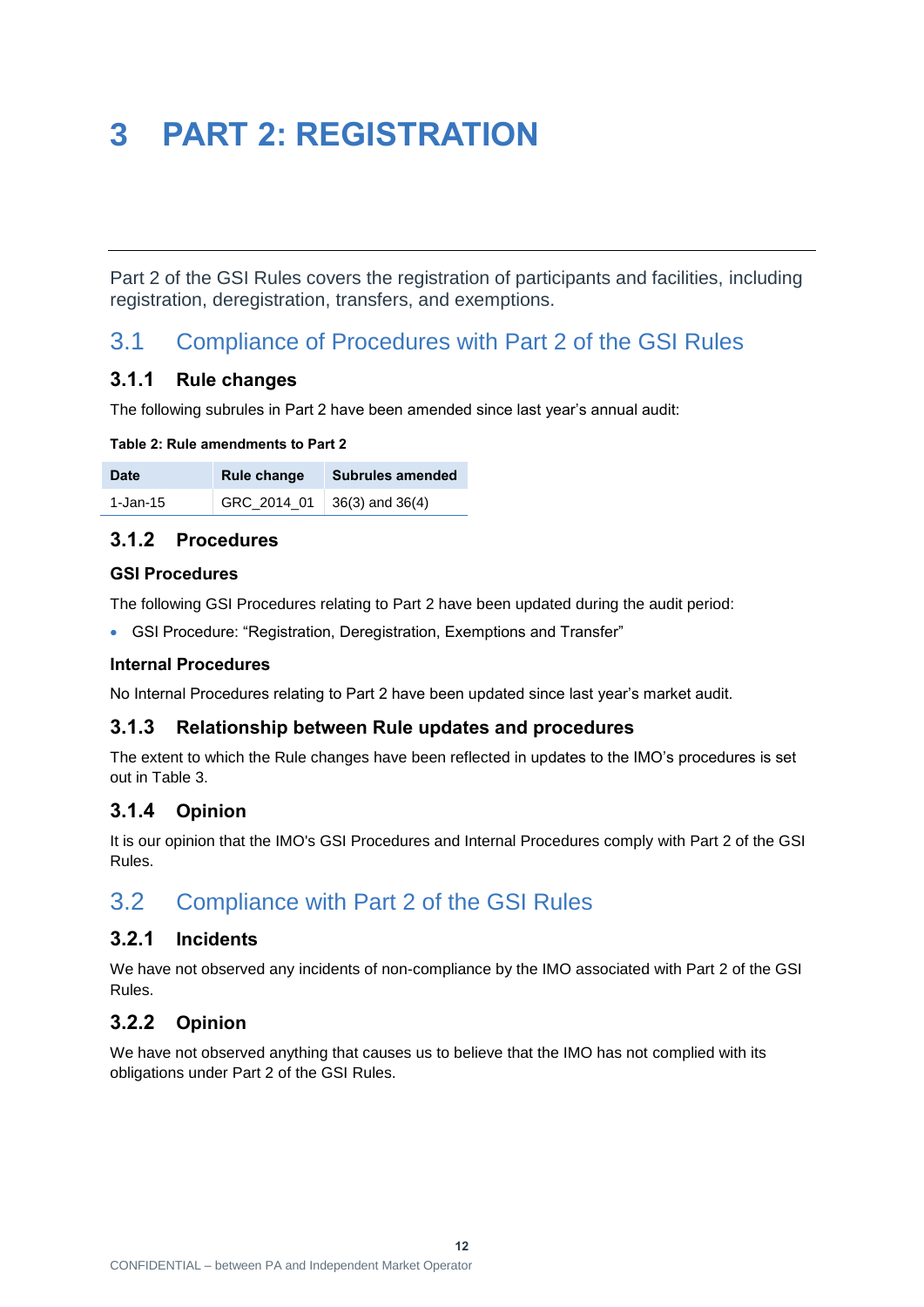## 3.3 Details of procedure changes and non-compliance

#### **3.3.1 Rule changes and procedure updates**

**Table 3: Relationship between Rule changes to Part 2 and IMO procedure updates**

| Rule change | <b>Subrules amended</b> | <b>Description</b>                                                                                   | Procedure updated?                                                                                                                       |
|-------------|-------------------------|------------------------------------------------------------------------------------------------------|------------------------------------------------------------------------------------------------------------------------------------------|
| GRC 2014 01 | $36(3)$ and $36(4)$     | Changes to GSI Fee recovery, now 50% from<br>Shippers and 50% from Production Facility<br>Operators. | The GSI Procedure: "Registration, Deregistration, Exemptions and Transfer"<br>has been updated to reflect the changes to these subrules. |

#### **3.3.2 Incidents of non-compliance**

<span id="page-14-1"></span><span id="page-14-0"></span>N/A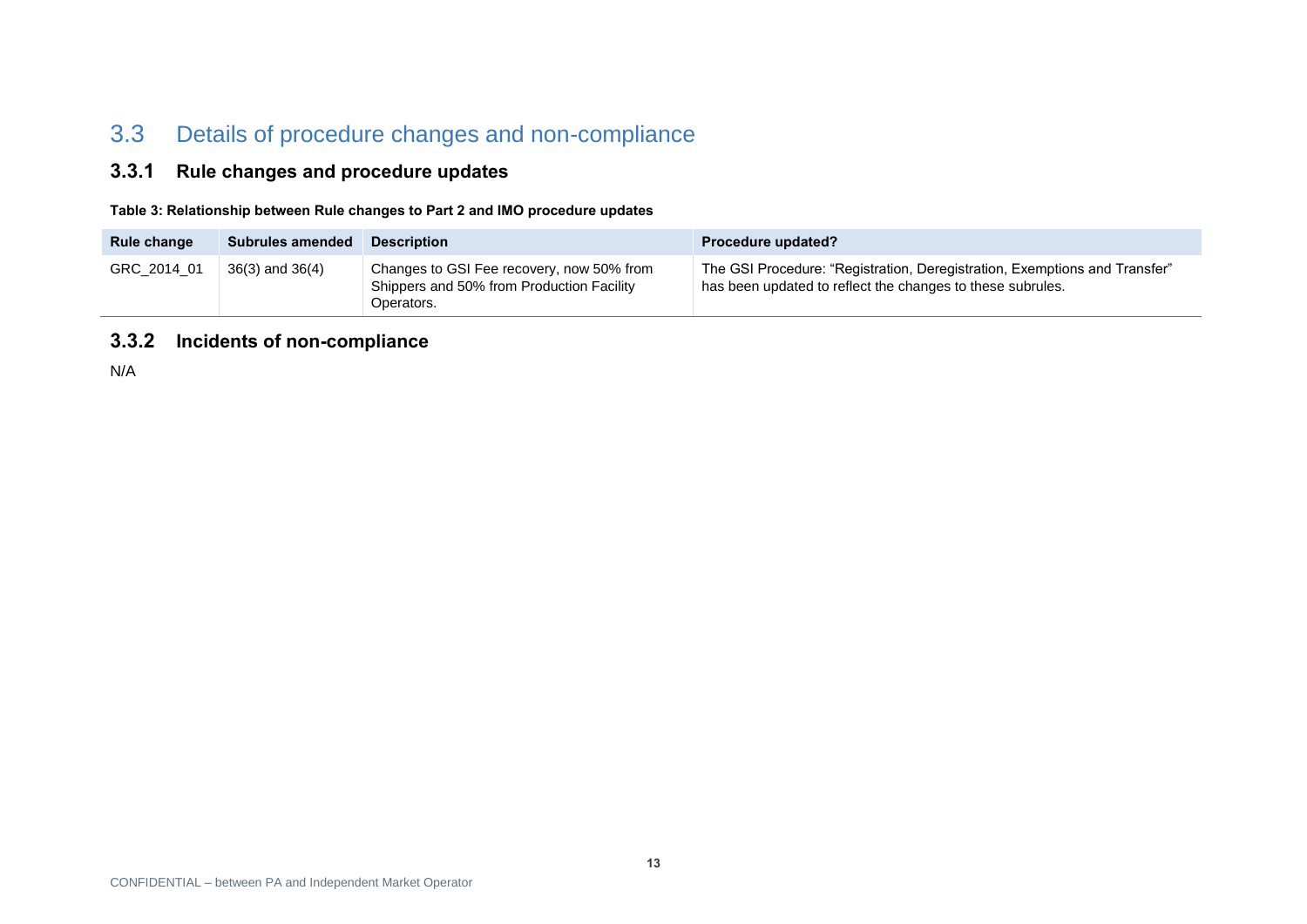## <span id="page-15-0"></span>**4 PART 3: PROVISION OF INFORMATION FOR GBB**

Part 3 of the GSI Rules deals with the GBB information requirements pertaining to Gas Market Participants and the various classes of Facilities.

## <span id="page-15-1"></span>4.1 Compliance of Procedures with Part 3 of the GSI Rules

#### **4.1.1 Rule changes**

There have been no amendments to Part 3 of the GSI Rules during the Audit Period.

#### **4.1.2 Procedures**

#### **GSI Procedures**

The following GSI Procedures relating to Part 3 have been updated during the audit period:

GSI Procedure: "Registration, Deregistration, Exemptions and Transfer"

#### **Internal Procedures**

There are no Internal Procedures relating to the IMO's obligations under Part 3 of the GSI Rules.

#### **4.1.3 Opinion**

It is our opinion that the IMO's GSI Procedures and Internal Procedures comply with Part 3 of the GSI Rules.

## <span id="page-15-2"></span>4.2 Compliance with Part 3 of the GSI Rules

#### **4.2.1 Incidents**

We have not observed any incidents of non-compliance by the IMO associated with Part 3 of the GSI Rules.

### **4.2.2 Opinion**

We have not observed anything that causes us to believe that the IMO has not complied with its obligations under Part 3 of the GSI Rules.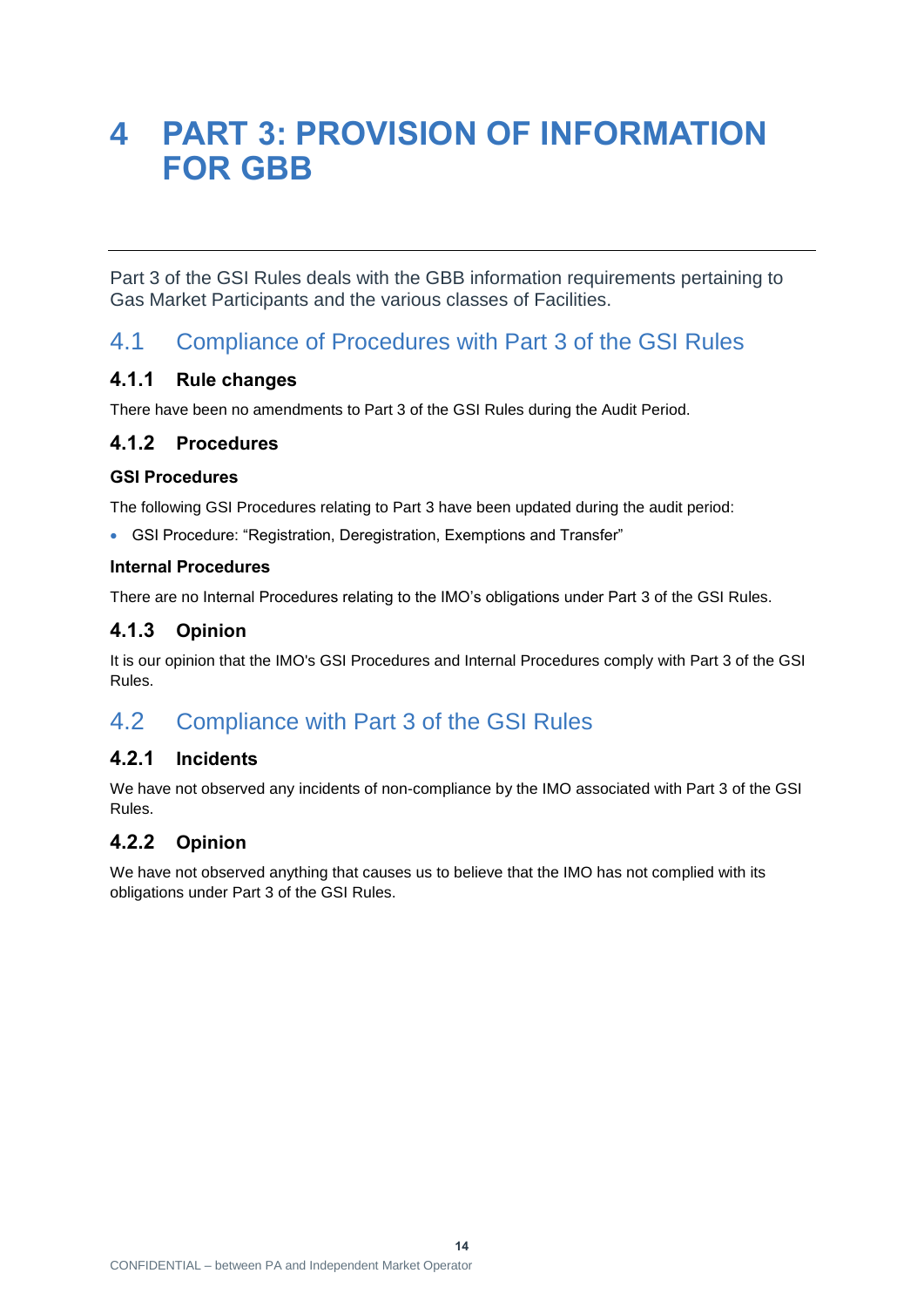# <span id="page-16-0"></span>**5 PART 4: THE GAS BULLETIN BOARD**

Part 4 of the GSI Rules describes the information that is required to be published on the Gas Bulletin Board.

## <span id="page-16-1"></span>5.1 Compliance of Procedures with Part 4 of the GSI Rules

#### **5.1.1 Rule changes**

There have been no amendments to Part 4 of the GSI Rules during the Audit Period.

#### **5.1.2 Procedures**

#### **GSI Procedures**

The following GSI Procedures relating to Part 4 have been updated during the audit period:

GSI Procedure: Operation of the Gas Bulletin Board and the Emergency Management Facility

#### **Internal Procedures**

There are no Internal Procedures relating to the IMO's obligations under Part 4 of the GSI Rules.

#### **5.1.3 Opinion**

It is our opinion that the IMO's GSI Procedures and Internal Procedures comply with Part 4 of the GSI Rules.

## <span id="page-16-2"></span>5.2 Compliance with Part 4 of the GSI Rules

#### **5.2.1 Incidents**

Until the release of GBB 1.4 patch 1 on 20 May 2015, the IMO was not correctly publishing medium term capacity report submissions made by participants. Specifically, where a participant made a new submission within the timeframe affected by an existing Medium Term Capacity Reduction (MTCR), the existing MTCR was overwritten, affecting the dates reported for the capacity reduction. This occurred multiple times over the period up to 20 May, and constitutes breaches of subrule 85(c). The issue was fixed with the release of GBB 1.4 patch 1.

We have deemed these incidents to be non-material breaches as it is unlikely that participant decisions would have been affected by the incorrect information.

#### **5.2.2 Opinion**

With the exception of the incident noted above, we have not observed anything that causes us to believe that the IMO has not complied with its obligations under Part 4 of the GSI Rules.

**15**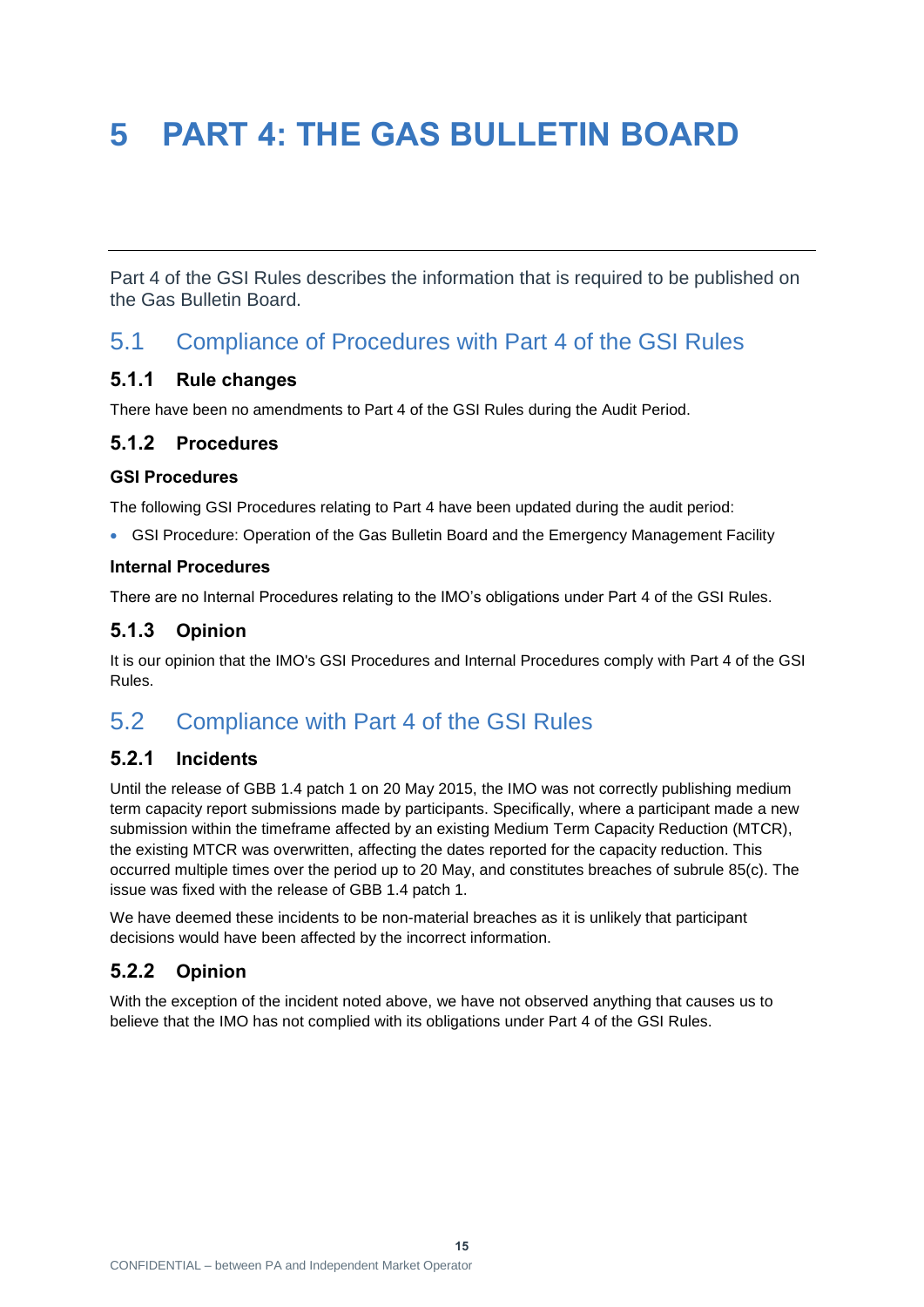## <span id="page-17-0"></span>**6 PART 5: THE EMERGENCY MANAGEMENT FACILITY**

Part 5 of the GSI Rules describes the operation of the Emergency Management Facility (EMF), the information that is to be published on the EMF, and the access requirements and limitations.

### <span id="page-17-1"></span>6.1 Compliance of Procedures with Part 5 of the GSI Rules

#### **6.1.1 Rule changes**

There have been no amendments to Part 5 of the GSI Rules during the Audit Period.

#### **6.1.2 Procedures**

#### **GSI Procedures**

The following GSI Procedures relating to Part 3 have been updated during the audit period:

GSI Procedure: Operation of the Gas Bulletin Board and the Emergency Management Facility

#### **Internal Procedures**

There are no Internal Procedures relating to the IMO's obligations under Part 5 of the GSI Rules.

#### **6.1.3 Opinion**

It is our opinion that the IMO's GSI Procedures and Internal Procedures comply with Part 5 of the GSI Rules.

## <span id="page-17-2"></span>6.2 Compliance with Part 5 of the GSI Rules

#### **6.2.1 Incidents**

We have not observed any incidents of non-compliance by the IMO associated with Part 5 of the GSI Rules.

**16**

#### **6.2.2 Opinion**

We have not observed anything that causes us to believe that the IMO has not complied with its obligations under Part 5 of the GSI Rules.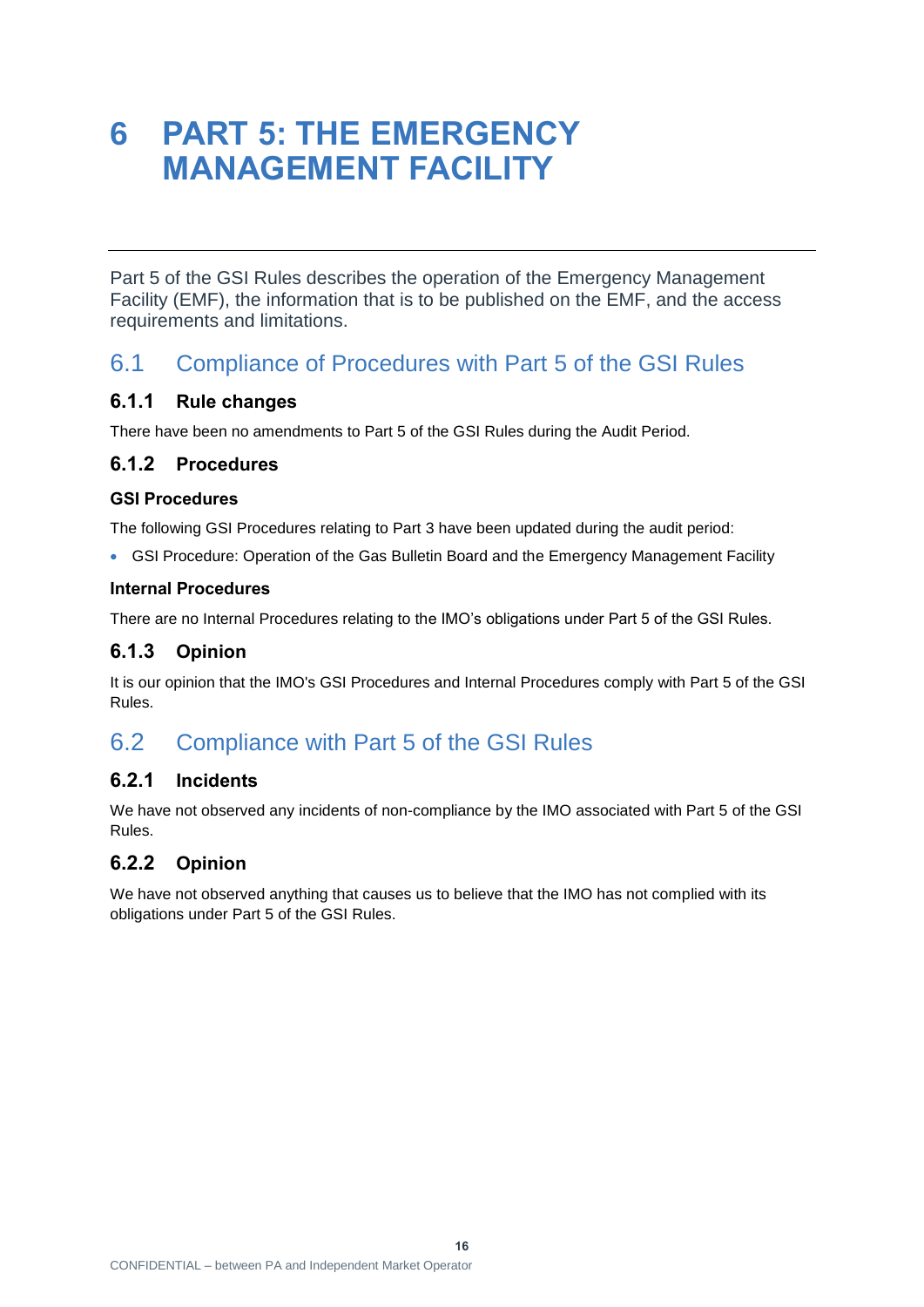## <span id="page-18-0"></span>**7 PART 6: THE GAS STATEMENT OF OPPORTUNITIES**

Part 6 of the GSI Rules describes the high-level requirements for the publication and content of the Gas Statement of Opportunities (GSOO).

## <span id="page-18-1"></span>7.1 Compliance of Procedures with Part 6 of the GSI Rules

#### **7.1.1 Rule changes**

There have been no amendments to Part 6 of the GSI Rules during the Audit Period.

#### **7.1.2 Procedures**

#### **GSI Procedures**

There are no GSI Procedures relating to the IMO's obligations under Part 6 of the GSI Rules.

#### **Internal Procedures**

The following Internal Procedures relating to Part 6 have been updated during the Audit Period:

| ID    | Title                                 | <b>Updated</b>   |
|-------|---------------------------------------|------------------|
| 3.7.1 | Gas Statement of Opportunities (GSOO) | 30 December 2014 |
| 4.1.5 | <b>Market Development Reviews</b>     | 1 July 2015      |

#### **7.1.3 Opinion**

It is our opinion that the IMO's GSI Procedures and Internal Procedures comply with Part 6 of the GSI Rules.

## <span id="page-18-2"></span>7.2 Compliance with Part 6 of the GSI Rules

#### **7.2.1 Incidents**

We have not observed any incidents of non-compliance by the IMO associated with Part 5 of the GSI Rules.

#### **7.2.2 Opinion**

We have not observed anything that causes us to believe that the IMO has not complied with its obligations under Part 5 of the GSI Rules.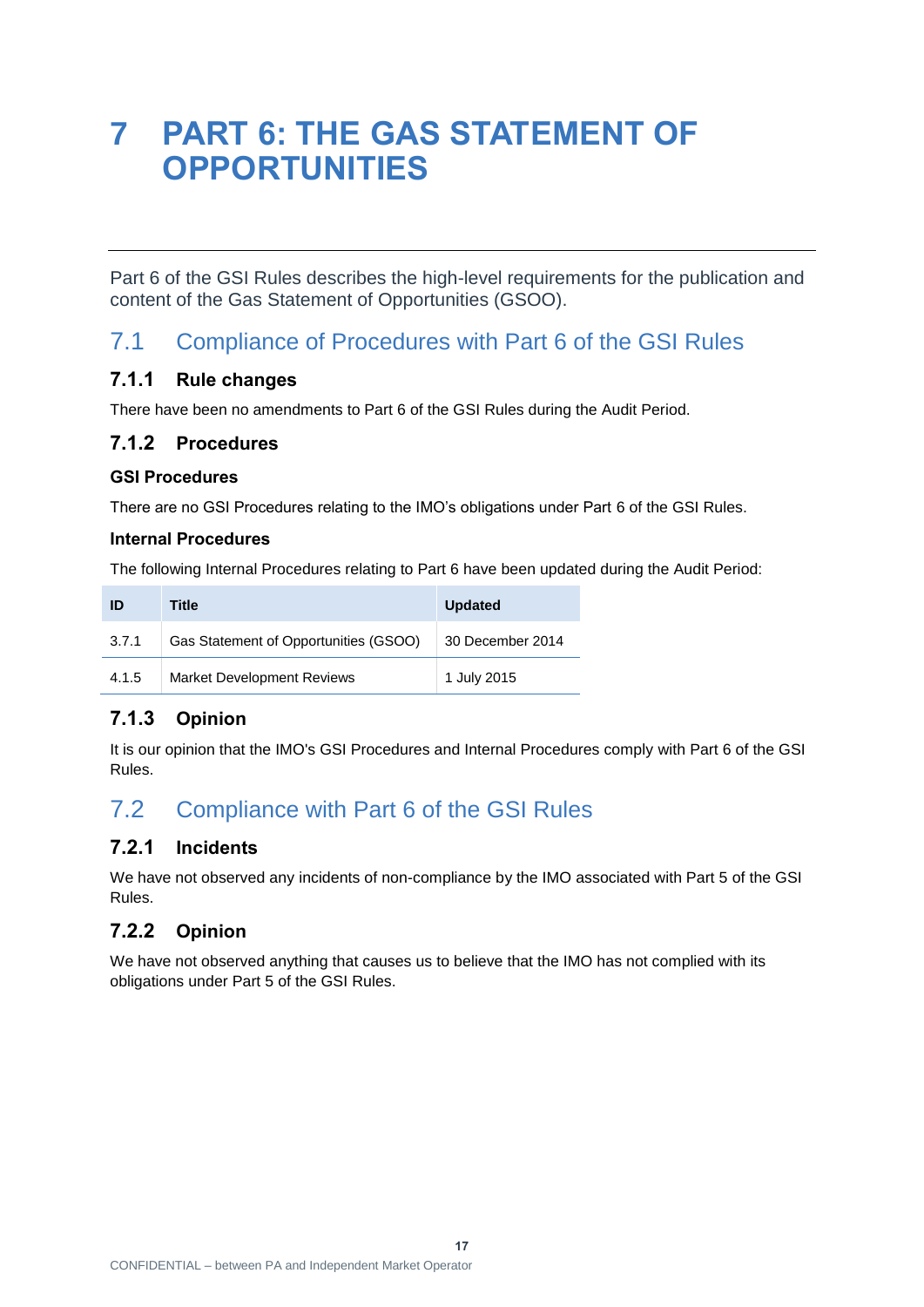## <span id="page-19-0"></span>**8 PART 7: BUDGET AND FEES**

Part 7 of the GSI Rules covers the IMO's allowable revenue, budget and fees.

### <span id="page-19-1"></span>8.1 Compliance of Procedures with Part 7 of the GSI Rules

#### **8.1.1 Rule changes**

The following rules in Part 7 have been amended since last year's annual audit:

<span id="page-19-3"></span>

|  | Table 4: Rule amendments to Part 7 |  |  |
|--|------------------------------------|--|--|
|  |                                    |  |  |

| <b>Date</b> | Rule change | <b>Rules amended</b>                                                                                                                |
|-------------|-------------|-------------------------------------------------------------------------------------------------------------------------------------|
| 1-Jan-15    |             | GRC_2014_01   114, 115A(new), 116, 117(3)(new), 117(4)(new), 118(1), 118(3), 118(4),<br>119(2), 119(4), 119(5), 119(6), 119(7), 120 |

#### **8.1.2 Procedures**

#### **GSI Procedures**

There are no GSI Procedures relating to the IMO's obligations under Part 7 of the GSI Rules.

#### **Internal Procedures**

The following Internal Procedures relating to Part 7 have been updated during the Audit Period:

| ID   | Title                        | <b>Updated</b>  |
|------|------------------------------|-----------------|
| 1.13 | Late Payment of GSI Invoices | 3 February 2015 |

The Late Payment of GSI Invoices Internal Procedure is a new procedure.

#### **8.1.3 Opinion**

It is our opinion that the IMO's GSI Procedures and Internal Procedures comply with Part 7 of the GSI Rules.

## <span id="page-19-2"></span>8.2 Compliance with Part 7 of the GSI Rules

#### **8.2.1 Incidents**

We have not observed any incidents of non-compliance by the IMO associated with Part 7 of the GSI Rules.

#### **8.2.2 Opinion**

We have not observed anything that causes us to believe that the IMO has not complied with its obligations under Part 7 of the GSI Rules.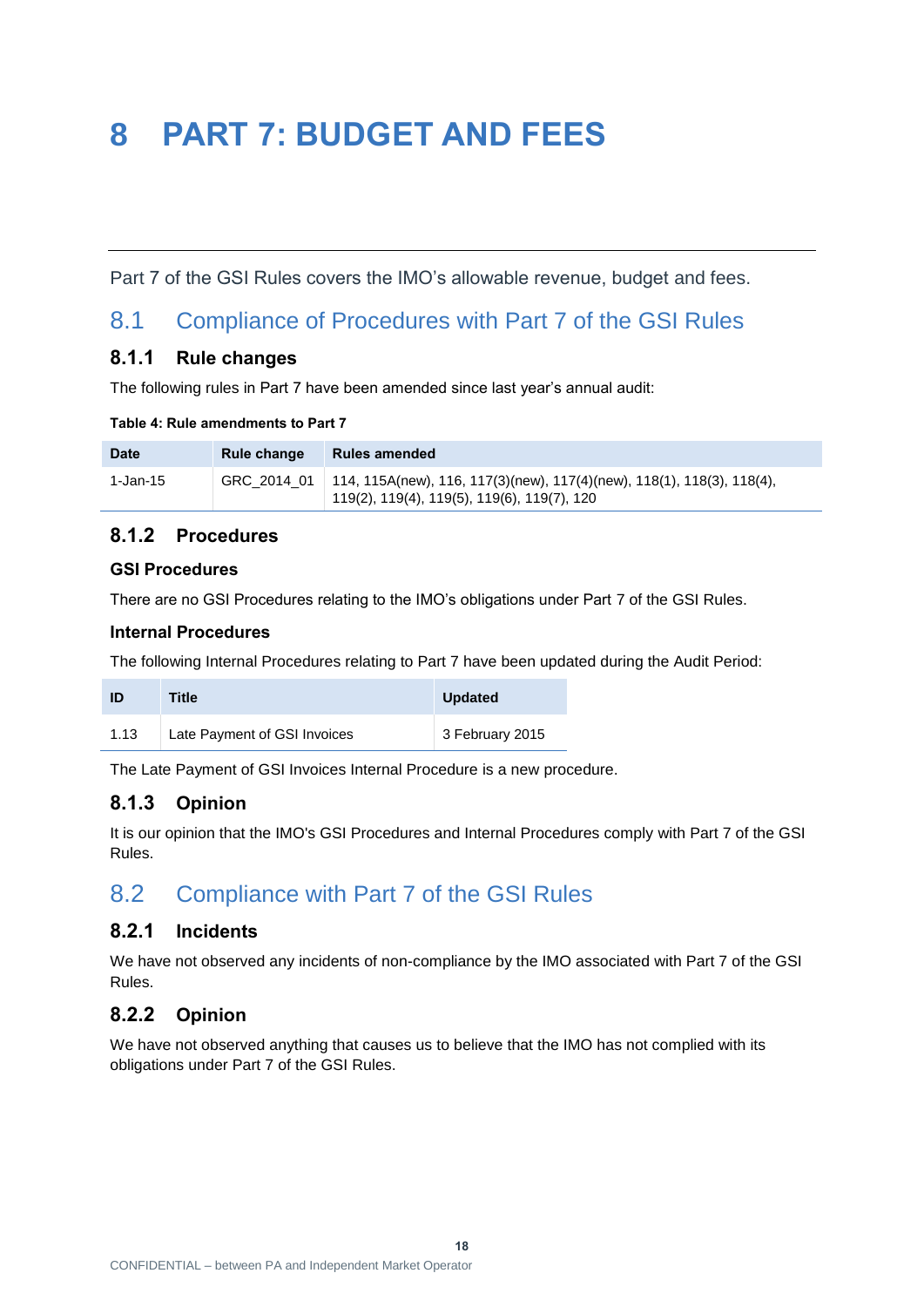## 8.3 Details of procedure changes and non-compliance

#### **8.3.1 Rule changes and procedure updates**

**Table 5: Relationship between Rule changes to Part 7 and IMO procedure updates**

| Rule change | <b>Rules amended</b>                        | <b>Description</b>                    | Procedure updated?                               |
|-------------|---------------------------------------------|---------------------------------------|--------------------------------------------------|
| GRC_2014_01 | 114, 115A(new), 116, 117(3)(new),           | Changes to include Production         | Internal Procedure 5.3 (Fees) was not updated    |
|             | 117(4)(new), 118(1), 118(3), 118(4),        | <b>Facility Operators in GSI Fees</b> | during the audit period, but was updated shortly |
|             | 119(2), 119(4), 119(5), 119(6), 119(7), 120 | calculation.                          | thereafter, and now reflects the amended Rules.  |

#### **8.3.2 Incidents of non-compliance**

<span id="page-20-1"></span><span id="page-20-0"></span>N/A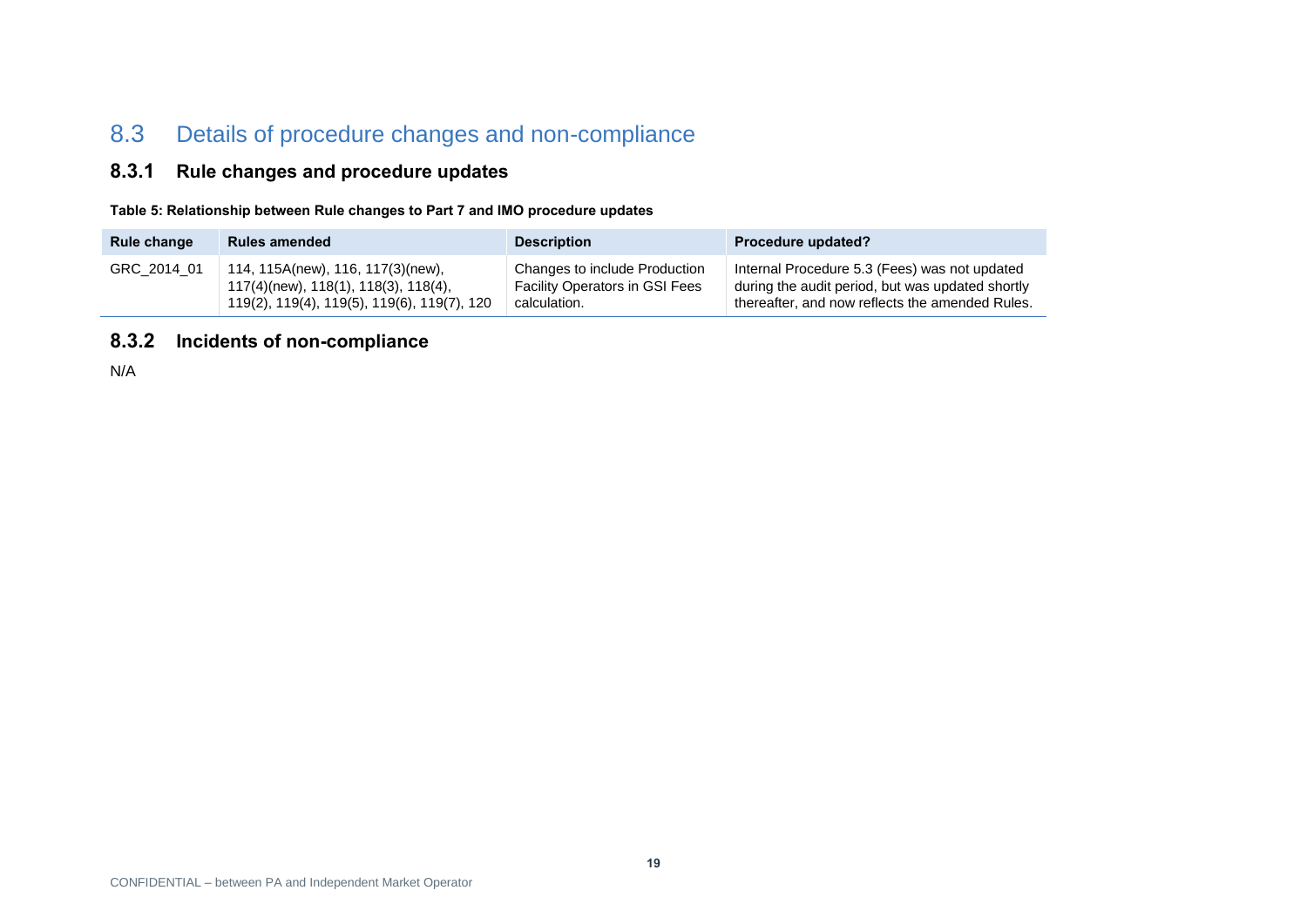## <span id="page-21-0"></span>**9 PART 8: RULE CHANGES**

Part 8 of the GSI Rules details the process for making changes to the GSI Rules, including rule change proposals, consultations, approvals and timelines.

## <span id="page-21-1"></span>9.1 Compliance of Procedures with Part 8 of the GSI Rules

#### **9.1.1 Rule changes**

There have been no amendments to Part 8 of the GSI Rules during the Audit Period.

#### **9.1.2 Procedures**

#### **GSI Procedures**

There are no GSI Procedures relating to the IMO's obligations under Part 8 of the GSI Rules.

#### **Internal Procedures**

The following Internal Procedures relating to Part 8 have been updated during the Audit Period:

| ID    | <b>Title</b>        | <b>Updated</b>   |
|-------|---------------------|------------------|
| 4.2.1 | Rule Change Process | <b>July 2015</b> |

#### **9.1.3 Opinion**

It is our opinion that the IMO's GSI Procedures and Internal Procedures comply with Part 8 of the GSI Rules.

## <span id="page-21-2"></span>9.2 Compliance with Part 8 of the GSI Rules

#### **9.2.1 Incidents**

We have not observed any incidents of non-compliance by the IMO associated with Part 8 of the GSI Rules.

#### **9.2.2 Opinion**

We have not observed anything that causes us to believe that the IMO has not complied with its obligations under Part 8 of the GSI Rules.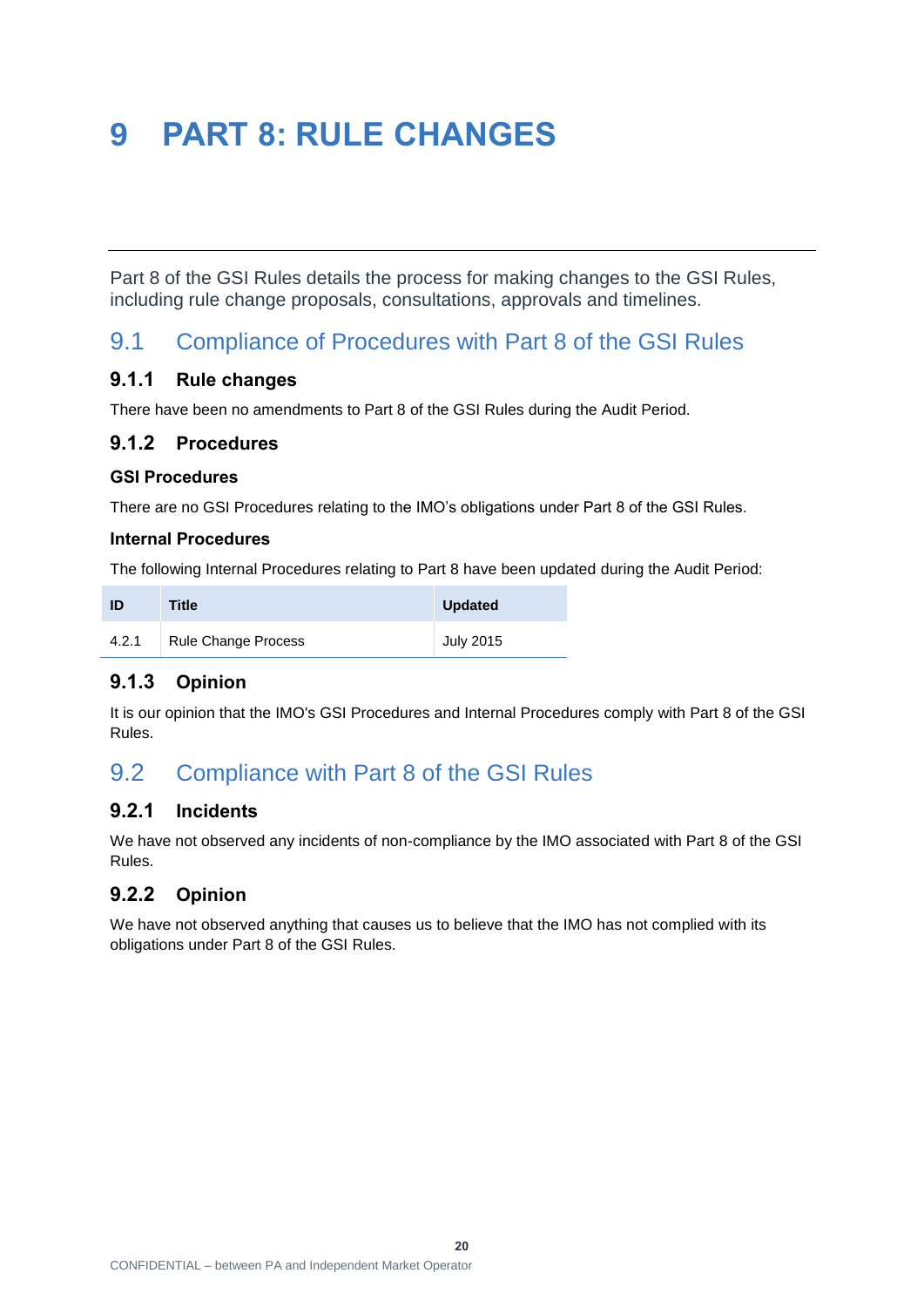## <span id="page-22-0"></span>**10 PART 9: GSI PROCEDURES**

Part 9 of the GSI Rules details the process for developing and changing GSI Procedures, including subject matter, procedure change proposals, consultations, approvals, publication, and timelines.

### <span id="page-22-1"></span>10.1 Compliance of Procedures with Part 9 of the GSI Rules

#### **10.1.1 Rule changes**

There have been no amendments to Part 9 of the GSI Rules during the Audit Period.

#### **10.1.2 Procedures**

#### **GSI Procedures**

There are no GSI Procedures relating to the IMO's obligations under Part 9 of the GSI Rules.

#### **Internal Procedures**

The following Internal Procedures relating to Part 9 have been updated during the Audit Period:

| -ID   | <b>Title</b>             | <b>Updated</b>   |
|-------|--------------------------|------------------|
| 4.2.2 | Procedure Change Process | <b>July 2015</b> |

#### **10.1.3 Opinion**

It is our opinion that the IMO's GSI Procedures and Internal Procedures comply with Part 9 of the GSI Rules.

## <span id="page-22-2"></span>10.2 Compliance with Part 9 of the GSI Rules

#### **10.2.1 Incidents**

We have not observed any incidents of non-compliance by the IMO associated with Part 9 of the GSI Rules.

### **10.2.2 Opinion**

We have not observed anything that causes us to believe that the IMO has not complied with its obligations under Part 9 of the GSI Rules.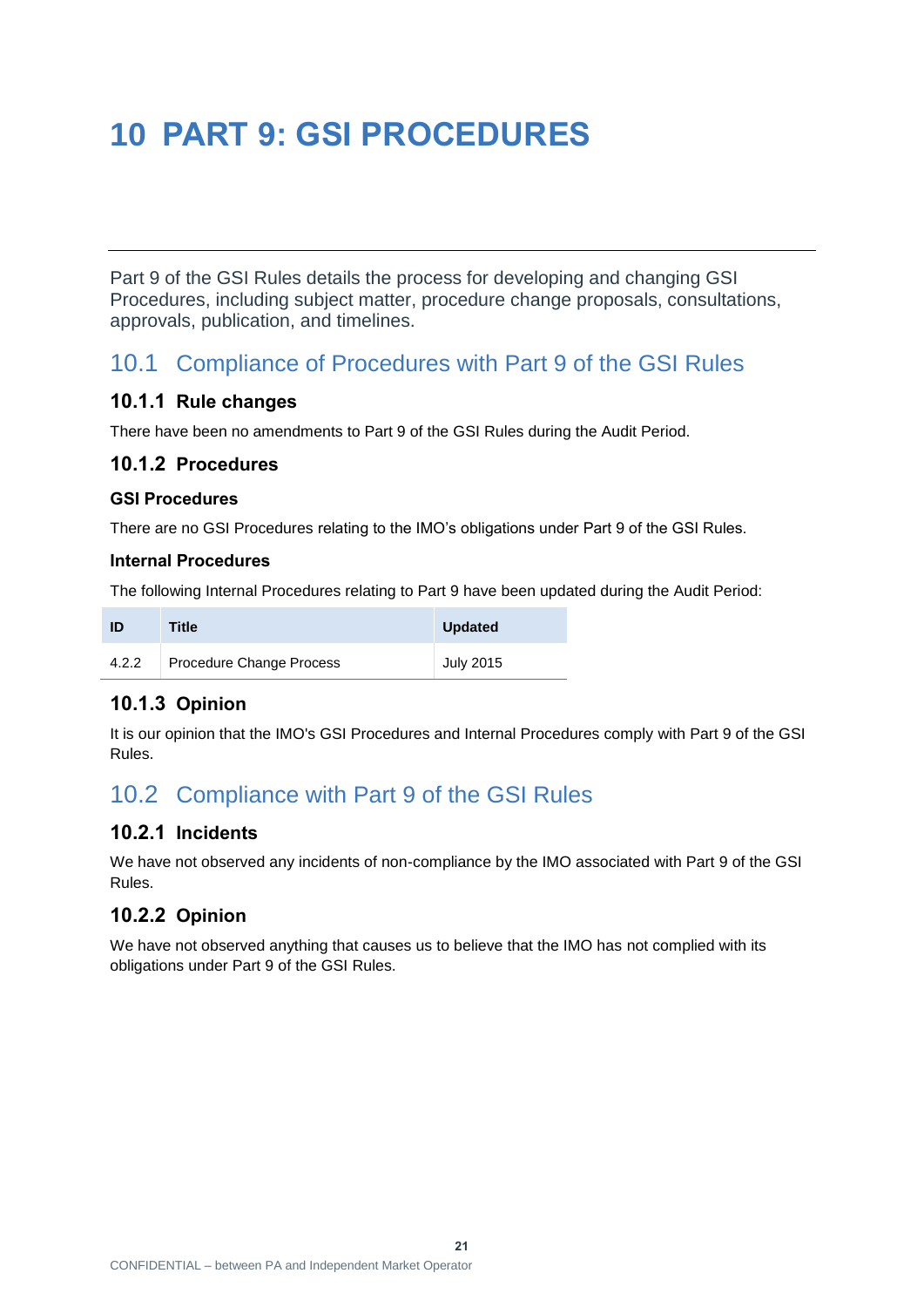## <span id="page-23-0"></span>**11 PART 10: COMPLIANCE AND ENFORCEMENT**

Part 10 of the GSI Rules describes the responsibilities of the IMO in regards to monitoring, investigating and enforcing the compliance of Gas Market Participants with the GSI Rules and GSI Procedures. It also covers auditing of the IMO's own compliance.

### <span id="page-23-1"></span>11.1 Compliance of Procedures with Part 10 of the GSI Rules

#### **11.1.1 Rule changes**

There have been no amendments to Part 10 of the GSI Rules during the Audit Period.

#### **11.1.2 Procedures**

#### **GSI Procedures**

There are no GSI Procedures relating to the IMO's obligations under Part 10 of the GSI Rules.

#### **Internal Procedures**

No Internal Procedures relating to Part 10 have been updated since last year's market audit.

#### **11.1.3 Opinion**

It is our opinion that the IMO's GSI Procedures and Internal Procedures comply with Part 10 of the GSI Rules.

## <span id="page-23-2"></span>11.2 Compliance with Part 10 of the GSI Rules

#### **11.2.1 Incidents**

We have not observed any incidents of non-compliance by the IMO associated with Part 10 of the GSI Rules.

#### **11.2.2 Opinion**

We have not observed anything that causes us to believe that the IMO has not complied with its obligations under Part 10 of the GSI Rules.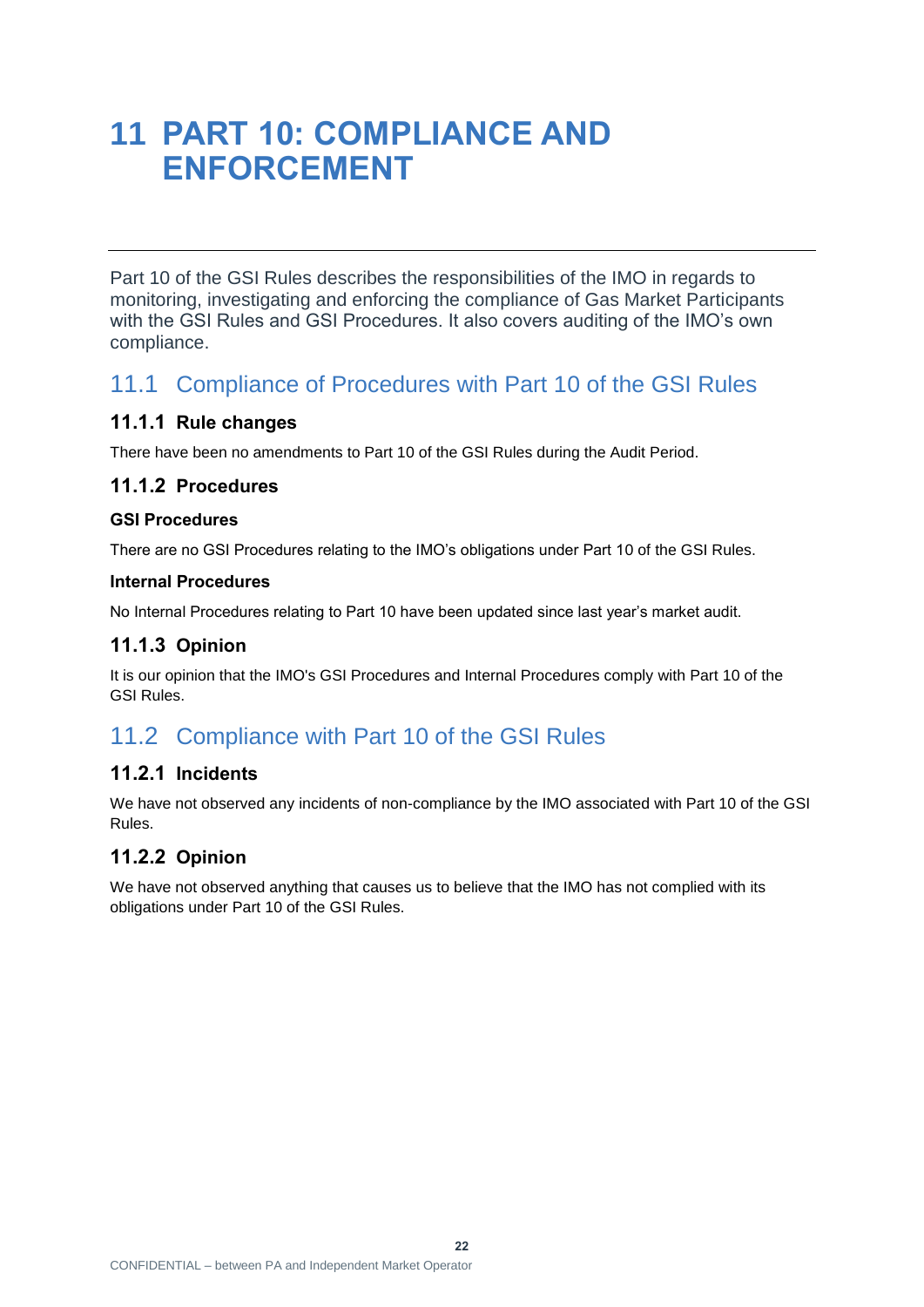# <span id="page-24-0"></span>**12 SCHEDULE 3: TRANSITIONAL RULES**

Schedule 3 of the GSI Rules covers the transitional arrangements leading up to, and for a period after, the date when the GSI Rules took effect.

## <span id="page-24-1"></span>12.1 Compliance of Procedures with Schedule 3 of the GSI Rules

#### **12.1.1 Rule changes**

There have been no amendments to Schedule 3 of the GSI Rules during the Audit Period.

#### **12.1.2 Procedures**

#### **GSI Procedures**

The following GSI Procedures relating to Schedule 3 have been updated during the audit period:

GSI Procedure: Operation of the Gas Bulletin Board and the Emergency Management Facility

#### **Internal Procedures**

There are no Internal Procedures relating to the IMO's obligations under Schedule 3 of the GSI Rules.

#### **12.1.3 Opinion**

It is our opinion that the IMO's GSI Procedures and Internal Procedures comply with Schedule 3 of the GSI Rules.

## <span id="page-24-2"></span>12.2 Compliance with Schedule 3 of the GSI Rules

#### **12.2.1 Incidents**

We have not observed any incidents of non-compliance by the IMO associated with Schedule 3 of the GSI Rules.

#### **12.2.2 Opinion**

We have not observed anything that causes us to believe that the IMO has not complied with its obligations under Schedule 3 of the GSI Rules.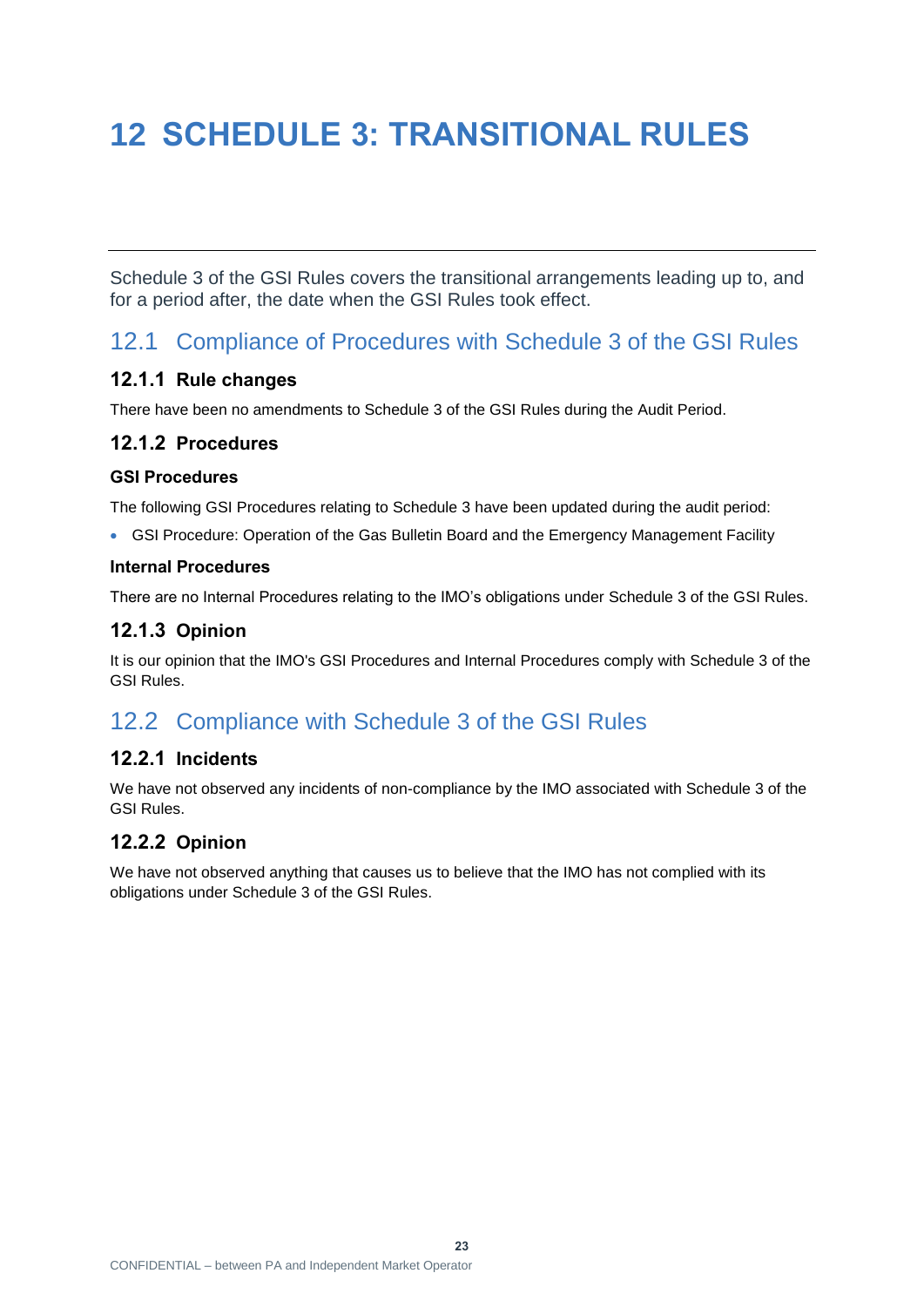# <span id="page-25-0"></span>**13 GSI SYSTEMS AND SOFTWARE**

This chapter covers the compliance of the IMO's software systems for the GBB and GSI Fees calculations and software management processes with the GSI Rules and GSI Procedures, in accordance with subrule 174(2)(c) of the GSI Rules.

- Section [13.1](#page-25-1) sets out our review of the IMO's software systems for the GBB and the calculation of GSI Fees
- Section [13.2](#page-27-0) sets out our review of the IMO's processes for software management.

### <span id="page-25-1"></span>13.1 Software certification

The software testing and certification process assesses whether the mathematical formulations specified in the GSI Rules and GSI Procedures have been correctly implemented by the software.

The software systems covered by this section of the review are:

- The Gas Bulletin Board (GBB)
- The GSI Fee Calculation Tool

#### **13.1.1 Certification of the GBB**

The initial version of the GBB was certified by PA on the 26th June 2013, prior to the official start of GBB operations on 1 August 2013. Since that time, a number of minor changes have been made to the GBB systems, none of which, in the IMO's opinion, required certifying under rule 19.

*19 Certifying GBB software*

*(1) Subject to this rule, the IMO must ensure that any version of the GBB software used by the IMO has been certified as compliant with the Rules and Procedures by an independent auditor.*

*(2) The IMO may implement changes to the current version of the GBB software without obtaining certification under subrule (1) where the IMO considers that the change will not have a material impact on any one or more of the following:*

*(a) the provision of information to the IMO by Gas Market Participants under the Rules;*

*(b) the processing and publication of information on the GBB or the EMF; or*

*(c) the calculation and processing of GSI Invoices.*

*(3) Where the IMO considers that changes to the current version of the GBB software are urgently required and essential for the efficient operation of the GBB, the IMO may implement the changes to the current version of the GBB software prior to certification under subrule (1), and must obtain that certification as soon as practicable.*

Details of production software changes made prior to this Audit Period are shown in [Table 6.](#page-26-0) Releases with certification status of 'maintained' did not require additional testing, as they did not involve changes that would be expected to have material impact on prices or quantities.

**24**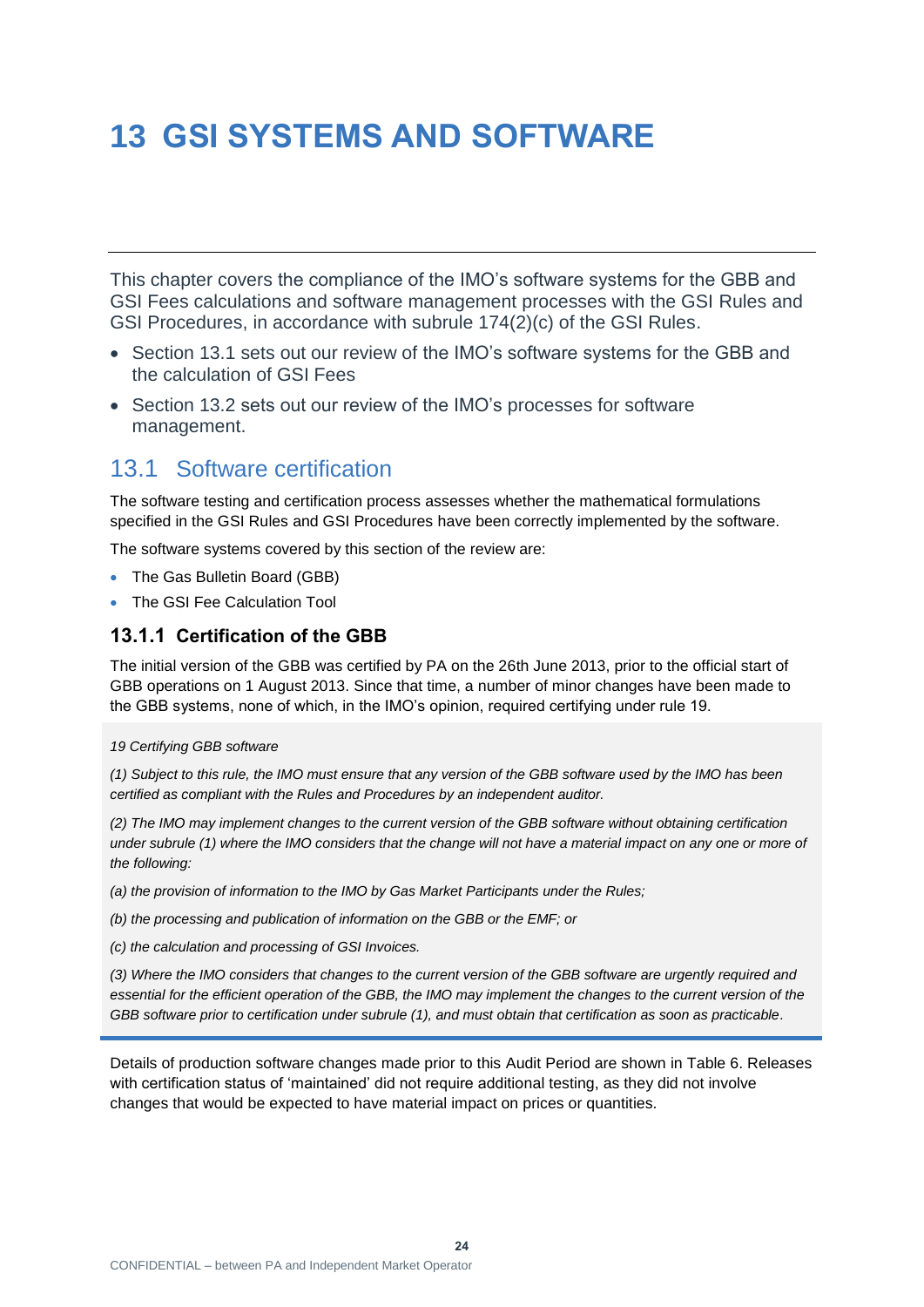#### <span id="page-26-0"></span>**Table 6: Previous production software changes**

| <b>System</b> | <b>Version number</b>   | Release date | <b>Material impact</b><br>under 19(2)? | <b>Certification status</b> |
|---------------|-------------------------|--------------|----------------------------------------|-----------------------------|
| <b>GBB</b>    | 1.0 ("Initial version") | 01/08/2013   | Yes                                    | Certified                   |
| <b>GBB</b>    | 1.0.9                   | 20/08/2013   | No.                                    | Maintained                  |
| <b>GBB</b>    | 1.1.3                   | 11/12/2013   | No.                                    | Maintained                  |
| <b>GBB</b>    | 1.1.4                   | 19/12/2013   | <b>No</b>                              | Maintained                  |
| <b>GBB</b>    | 1.2.0                   | 23/01/2014   | <b>No</b>                              | Maintained                  |
| <b>GBB</b>    | 1.2.38                  | 30/01/2014   | No                                     | Maintained                  |
| <b>GBB</b>    | $1.2 - 57.7$            | 25/06/2014   | No                                     | Maintained                  |

For this audit, we reviewed the release notes for all changes made to the GBB during the Audit Period and assessed the changes in relation to subrule 19(2). In each case, we agreed with the IMO that certification was not required. The details of these changes are shown in [Table 7.](#page-26-1)

| <b>System</b> | <b>Version</b><br>number | Release date | <b>Material</b><br>impact under<br>19(2)? | <b>Certification</b><br>status | <b>Comment</b>                                       |
|---------------|--------------------------|--------------|-------------------------------------------|--------------------------------|------------------------------------------------------|
| <b>GBB</b>    | $1.3 - 145$              | 27/08/2014   | No.                                       | Maintained                     | Release note text identifies<br>release as build 142 |
| <b>GBB</b>    | $1.3 - 145 - 3$          | 8/01/2015    | No.                                       | Maintained                     |                                                      |
| <b>GBB</b>    | $1.4 - 193$              | 18/03/2015   | No                                        | Maintained                     |                                                      |
| <b>GBB</b>    | $1.4 - 201$              | 20/05/2015   | No                                        | Maintained                     |                                                      |

<span id="page-26-1"></span>**Table 7: Changes to GBB systems in the Audit Period**

#### **13.1.2 Certification of the GSI Fee Calculation Tool**

While the GSI Fee Calculation Tool is not specifically required to be certified under the GSI Rules, the calculation of GSI Fees is a part of this compliance audit.

The GSI Fee Calculation Tool has been updated in the audit period to incorporate changes to fee calculations. We tested the version of the tool provided to us by the IMO on 22 July 2015, against the calculations specified in rule 116. Our testing found one minor issue which was brought to the IMO's attention; this did not relate to the core calculation of GSI Fees which was found to be correct.

We have provided a certificate for this version of the GSI Fee Calculation Tool which states that the tool is compliant with the GSI Rules.

We recommend that the IMO place the GSI Fee Calculation Tool under source control, as it has done for other spreadsheet tools.

#### **13.1.3 Opinion**

It is our opinion that the software used by the IMO in the operation of the GBB, and in the calculation of GSI Fees, is compliant with the GSI Rules, in all material respects.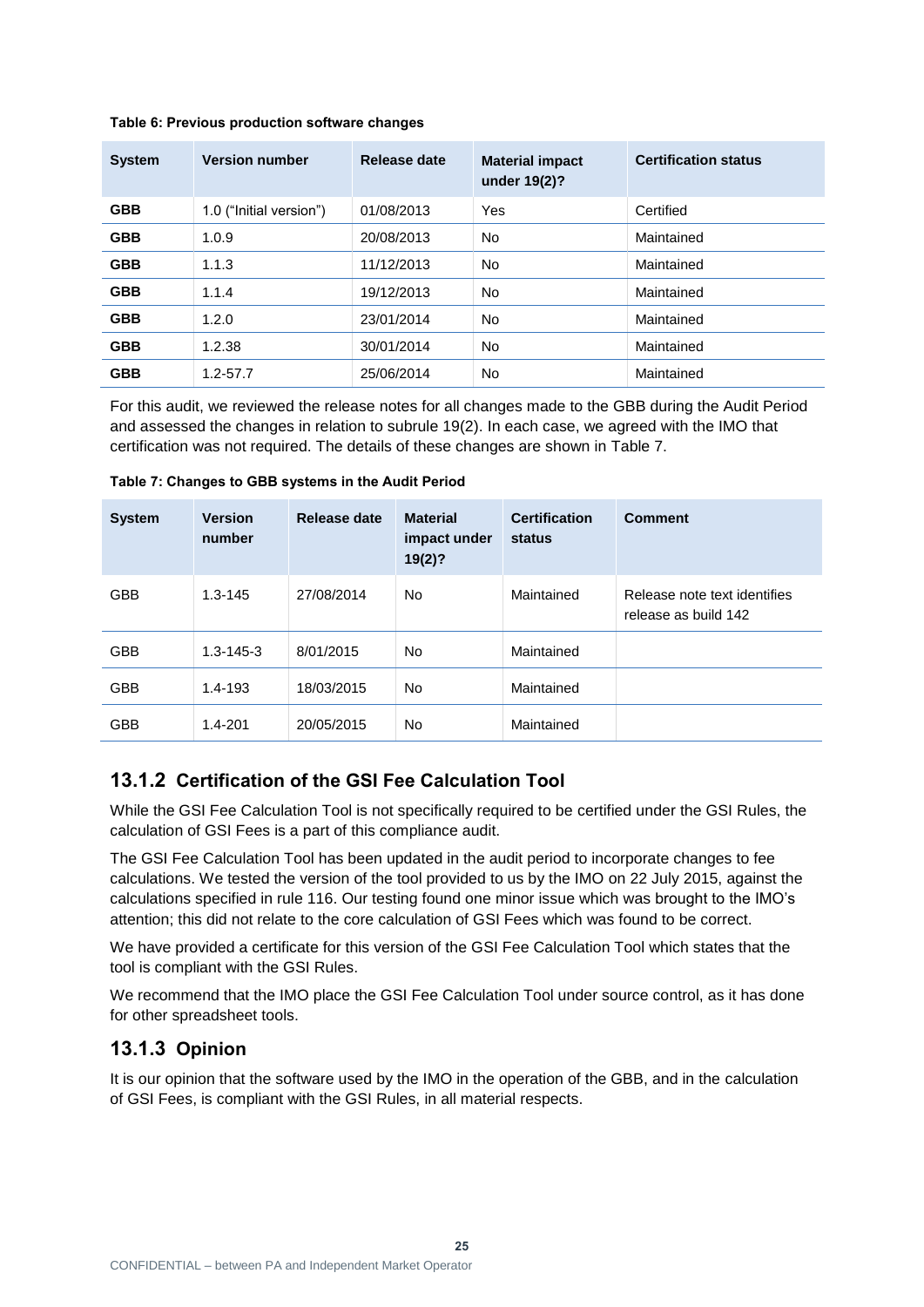## <span id="page-27-0"></span>13.2 Software management

The IMO's software management processes were reviewed in a separate audit conducted by PA concurrently with this audit. The results of this review can be viewed in Chapter 2 of the report entitled "Audit 2: Compliance of the IMO's market software systems and processes for software management". While the focus of that report is on the IMO's processes in regards to management of WEM software, the same processes are used in the management of software used in GSI systems.

#### **13.2.1 Management of the GBB software**

In addition to the Audit 2 report, here we comment specifically on the IMO's software change management performance in relation to the GBB systems. The IMO's obligations in this regard are specified in subrule 18(1) of the GSI Rules.

*18(1) Where the IMO uses software (GBB software) and IT systems (GBB systems) to receive, store, collate and publish information for the operation of the GBB, the IMO must:*

*(a) maintain a record of which version of GBB software was used at each point in time;*

*(b) where changes are made to GBB software, maintain records of the differences between each version and the reasons for the changes between versions;*

*(c) ensure that appropriate testing of new GBB software versions is conducted; and*

*(d) ensure that any version of the GBB software used by the IMO has been certified in accordance with rule 19.*

The changes made to the GBB during the Audit Period are listed in the [Table 7](#page-26-1) in the previous section.

The IMO's software management processes for the GBB remain sufficient to comply with the market rules:

- With respect to  $18(1)(a)$ , the IMO continues to maintain a record of all versions of market software used together with their dates in service, in the form of JIRA records;
- With respect to 18(1)(b), the IMO maintains records of the differences between each version and the reasons for the differences, in the form of release notes and JIRA records;
- $\bullet$  With respect to 18(1)(c), the IMO conducts appropriate testing of all new releases of the market software prior to their being placed in service;
- With respect to  $18(1)(d)$ , the IMO has ensured that all software versions are covered by an independent certification prior to implementation.

### **13.2.2 Opinion**

We have not observed anything that causes us to believe that the IMO's processes for software management are not compliant with the GSI Rules, in all material respects.

**26**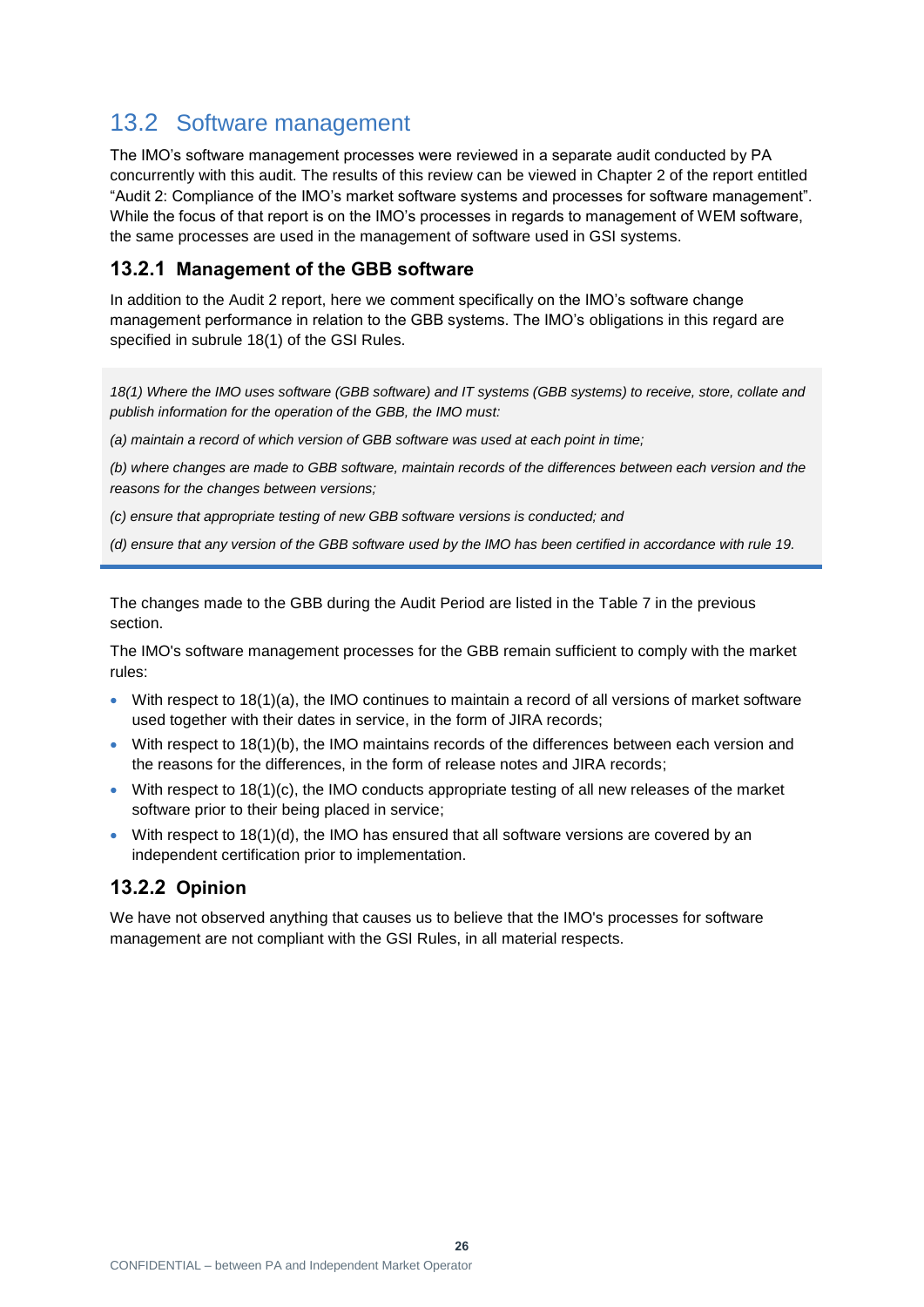## <span id="page-28-0"></span>**A RULE CHANGES SINCE THE LAST MARKET AUDIT**

[Table 8](#page-28-1) summarises the Rule changes that have taken place since 1 August 2014 (start of Audit Period).

| Date              | <b>RC Ref</b> | Subrules amended                                                                                                                                                                                                                                                                        | Nature of change                                                                                     |
|-------------------|---------------|-----------------------------------------------------------------------------------------------------------------------------------------------------------------------------------------------------------------------------------------------------------------------------------------|------------------------------------------------------------------------------------------------------|
| 1 January<br>2015 | GRC 2014 01   | 36(3), 36(4), 114, 115A(new),<br>115A(1)(new), 115A(2)(new),<br>115A(3)(new), 116(1), 116(2),<br>116(3), 117(3)(new),<br>117(4)(new), 118(1), 118(3),<br>$118(4)$ , $119(2)$ , $119(4)$ , $119(5)$ ,<br>119(6), 119(7), 120(1), 120(2),<br>120(3), 120(4) and Schedule 1<br>- Glossary. | Changes to GSI Fee recovery, now 50% from<br>Shippers and 50% from Production Facility<br>Operators. |
| 20 March<br>2015  | GRC 2015 01   | Schedule 2 - Zones                                                                                                                                                                                                                                                                      | Addition of Fortescue River Gas Pipeline to the<br>Pilbara Zone                                      |

<span id="page-28-1"></span>

| Table 8: GSI Rule changes 1 August 2014 - 31 July 2015 |  |  |
|--------------------------------------------------------|--|--|
|--------------------------------------------------------|--|--|